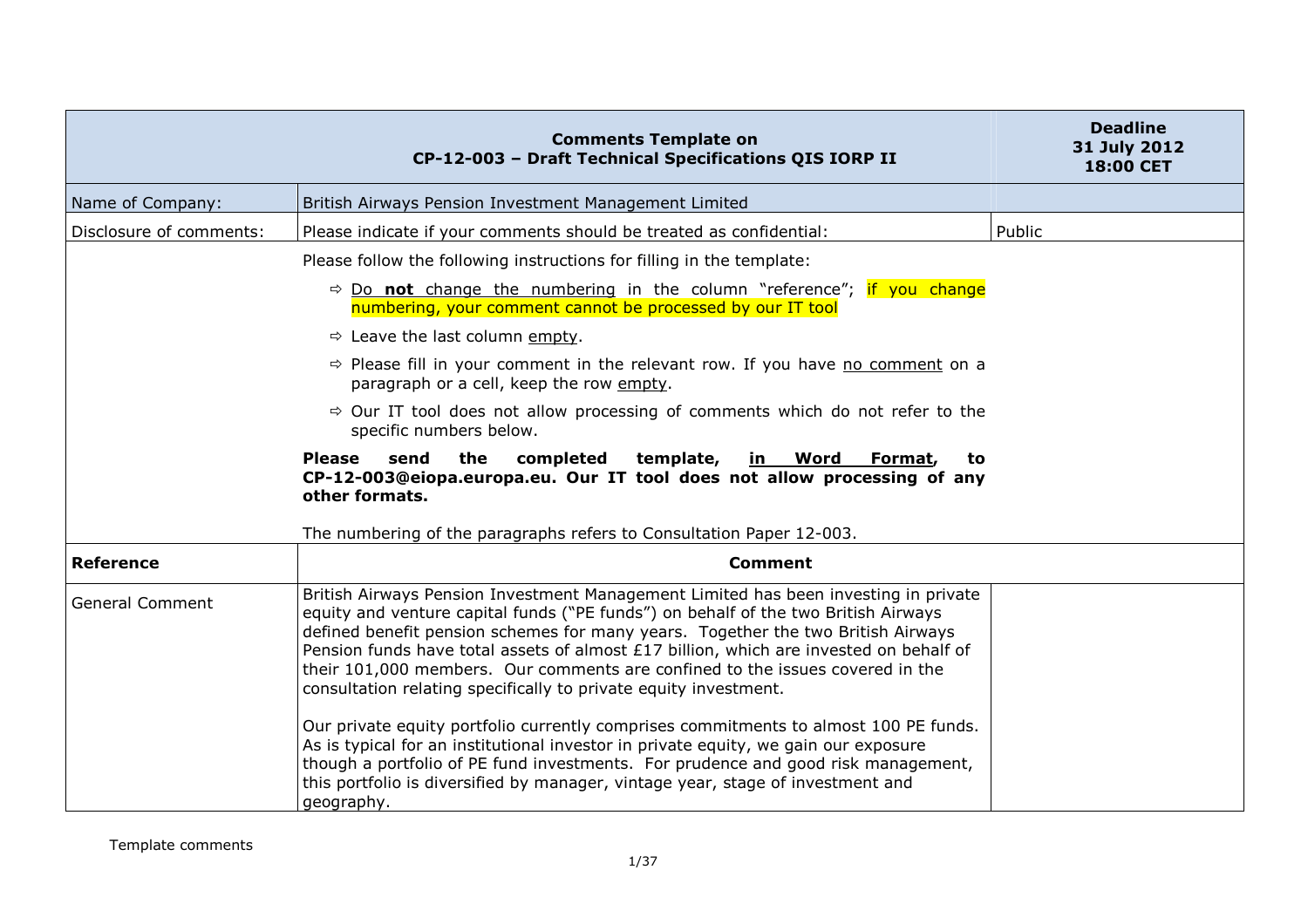|        | <b>Comments Template on</b><br>CP-12-003 - Draft Technical Specifications QIS IORP II                                                                                                                                                                                                                                                                                                                                                                                                                                                                                                                                                                                               | <b>Deadline</b><br>31 July 2012<br>18:00 CET |
|--------|-------------------------------------------------------------------------------------------------------------------------------------------------------------------------------------------------------------------------------------------------------------------------------------------------------------------------------------------------------------------------------------------------------------------------------------------------------------------------------------------------------------------------------------------------------------------------------------------------------------------------------------------------------------------------------------|----------------------------------------------|
|        | Private equity forms part of the pension schemes' diversified investment strategies as<br>it is an asset class with differentiated characteristics from all other asset classes which<br>are well-suited to the long-term investment horizon of the pension schemes.<br>We welcome the opportunity to contribute our comments to the consultation process<br>as we have serious concerns that there is a fundamental misunderstanding of the risks<br>faced by pension fund investors in private equity.<br>The consequence this misunderstanding could result in pensions funds ceasing to<br>invest in private equity and even being forced to consider divesting the investments |                                              |
|        | already held. The impact of this would be adverse for both the members of pension<br>schemes, who rely on private equity investments to contribute long term real returns<br>to ensure pension liabilities can be met as they fall due, and for SMEs, who are the<br>engine of economic growth and who rely on investment from PE.                                                                                                                                                                                                                                                                                                                                                  |                                              |
| Q1.    |                                                                                                                                                                                                                                                                                                                                                                                                                                                                                                                                                                                                                                                                                     |                                              |
| $Q2$ . |                                                                                                                                                                                                                                                                                                                                                                                                                                                                                                                                                                                                                                                                                     |                                              |
| Q3.    |                                                                                                                                                                                                                                                                                                                                                                                                                                                                                                                                                                                                                                                                                     |                                              |
| Q4.    |                                                                                                                                                                                                                                                                                                                                                                                                                                                                                                                                                                                                                                                                                     |                                              |
| Q5.    |                                                                                                                                                                                                                                                                                                                                                                                                                                                                                                                                                                                                                                                                                     |                                              |
| Q6.    |                                                                                                                                                                                                                                                                                                                                                                                                                                                                                                                                                                                                                                                                                     |                                              |
| Q7.    |                                                                                                                                                                                                                                                                                                                                                                                                                                                                                                                                                                                                                                                                                     |                                              |
| Q8.    |                                                                                                                                                                                                                                                                                                                                                                                                                                                                                                                                                                                                                                                                                     |                                              |
| Q9.    |                                                                                                                                                                                                                                                                                                                                                                                                                                                                                                                                                                                                                                                                                     |                                              |
| Q10.   |                                                                                                                                                                                                                                                                                                                                                                                                                                                                                                                                                                                                                                                                                     |                                              |
| Q11.   |                                                                                                                                                                                                                                                                                                                                                                                                                                                                                                                                                                                                                                                                                     |                                              |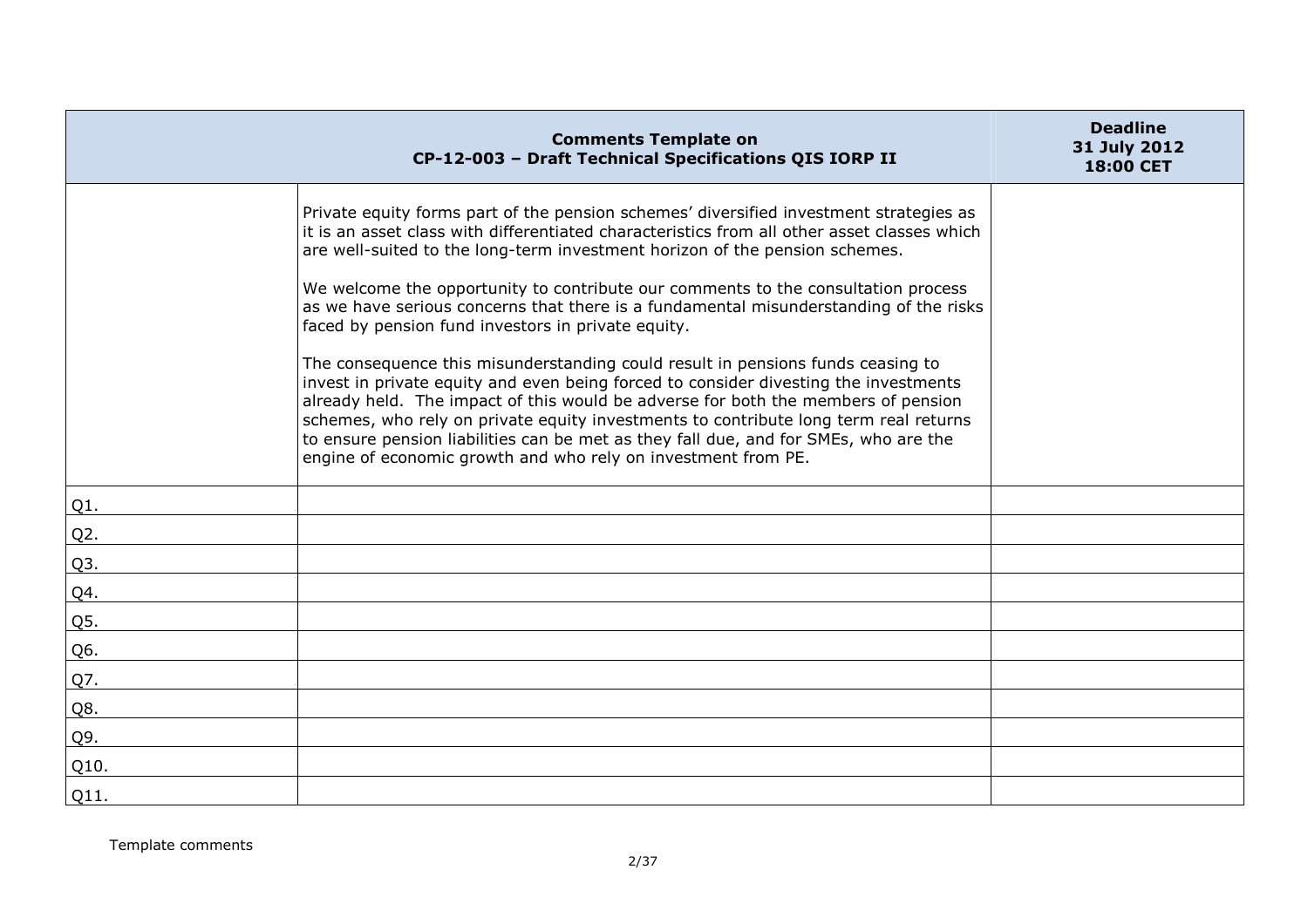|        | <b>Comments Template on</b><br>CP-12-003 - Draft Technical Specifications QIS IORP II                                 | <b>Deadline</b><br>31 July 2012<br>18:00 CET |
|--------|-----------------------------------------------------------------------------------------------------------------------|----------------------------------------------|
| Q12.   |                                                                                                                       |                                              |
| Q13.   |                                                                                                                       |                                              |
| Q14.   |                                                                                                                       |                                              |
| Q15.   |                                                                                                                       |                                              |
| Q16.   | Although the description is clear, it is just not a very relevant one when it comes to private equity<br>investments. |                                              |
| Q17.   |                                                                                                                       |                                              |
| Q18.   |                                                                                                                       |                                              |
| Q19.   |                                                                                                                       |                                              |
| Q20.   |                                                                                                                       |                                              |
| Q21.   |                                                                                                                       |                                              |
| Q22.   |                                                                                                                       |                                              |
| Q23.   |                                                                                                                       |                                              |
| I.1.1. |                                                                                                                       |                                              |
| I.1.2. |                                                                                                                       |                                              |
| I.1.3. |                                                                                                                       |                                              |
| I.1.4. |                                                                                                                       |                                              |
| I.1.5. |                                                                                                                       |                                              |
| I.2.1. |                                                                                                                       |                                              |
| I.2.2. |                                                                                                                       |                                              |
| I.2.3. |                                                                                                                       |                                              |
| I.2.4. |                                                                                                                       |                                              |

Template comments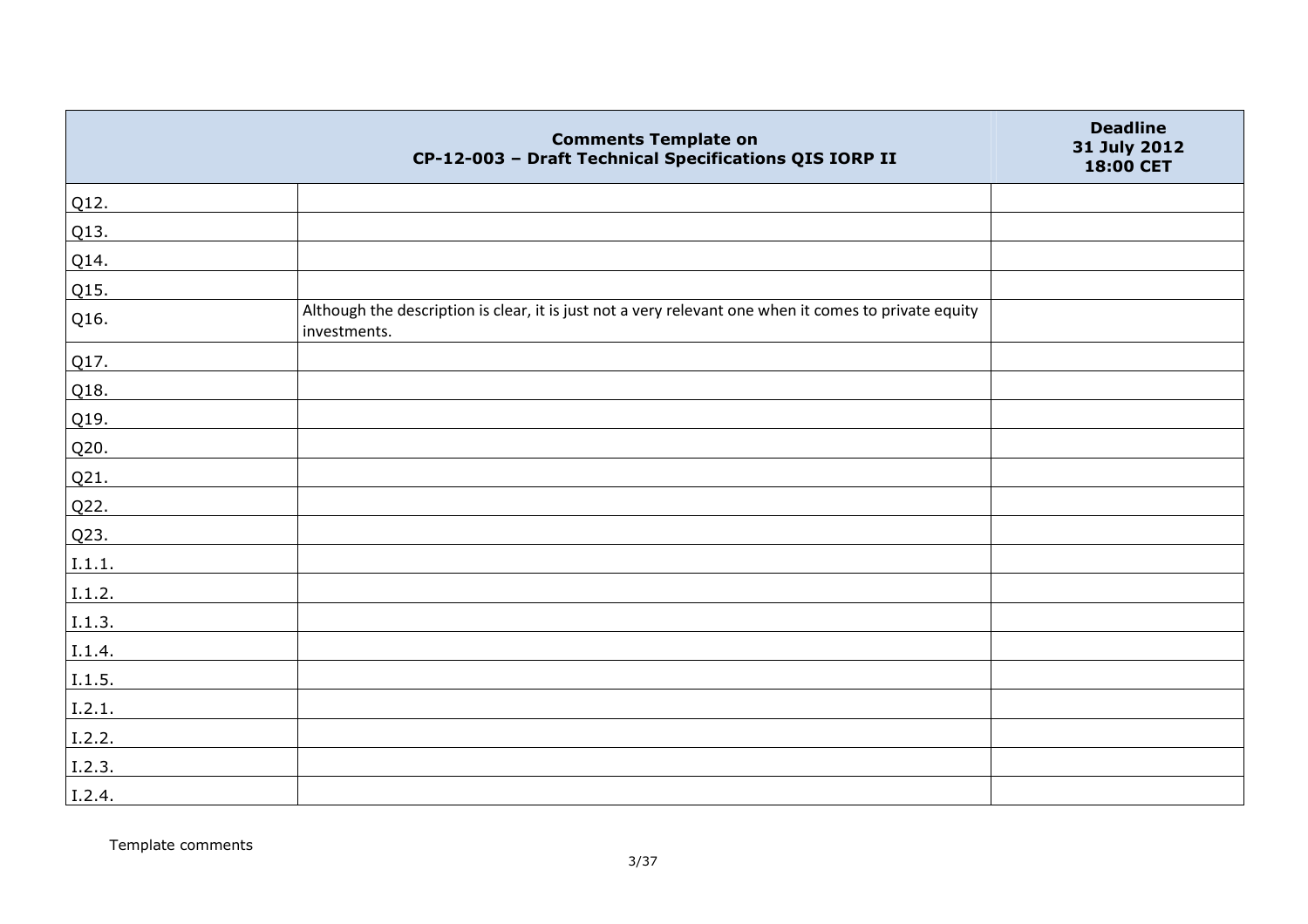|         | <b>Comments Template on</b><br>CP-12-003 - Draft Technical Specifications QIS IORP II                                                                                                                                                              | <b>Deadline</b><br>31 July 2012<br>18:00 CET |
|---------|----------------------------------------------------------------------------------------------------------------------------------------------------------------------------------------------------------------------------------------------------|----------------------------------------------|
| I.2.5.  |                                                                                                                                                                                                                                                    |                                              |
| I.2.6.  |                                                                                                                                                                                                                                                    |                                              |
| I.3.1.  |                                                                                                                                                                                                                                                    |                                              |
| I.3.2.  | It is the basis of the numerical calculation in relation to private equity investments being adopted<br>that is at the root of our concerns: it is based on a fundamental misunderstanding of the risks<br>faced when investing in private equity. |                                              |
| I.4.1.  |                                                                                                                                                                                                                                                    |                                              |
| I.4.2.  |                                                                                                                                                                                                                                                    |                                              |
| I.4.3.  |                                                                                                                                                                                                                                                    |                                              |
| I.4.4.  |                                                                                                                                                                                                                                                    |                                              |
| I.4.5.  |                                                                                                                                                                                                                                                    |                                              |
| I.4.6.  |                                                                                                                                                                                                                                                    |                                              |
| I.4.7.  |                                                                                                                                                                                                                                                    |                                              |
| I.4.8.  |                                                                                                                                                                                                                                                    |                                              |
| I.4.9.  |                                                                                                                                                                                                                                                    |                                              |
| I.4.10. |                                                                                                                                                                                                                                                    |                                              |
| I.4.11. |                                                                                                                                                                                                                                                    |                                              |
| I.4.12. |                                                                                                                                                                                                                                                    |                                              |
| I.4.13. |                                                                                                                                                                                                                                                    |                                              |
| I.4.14. |                                                                                                                                                                                                                                                    |                                              |
| I.4.15. |                                                                                                                                                                                                                                                    |                                              |
| I.4.16. |                                                                                                                                                                                                                                                    |                                              |
| I.4.17. |                                                                                                                                                                                                                                                    |                                              |
| I.4.18. | The proposed calculation of the SCR is based on a misunderstanding of the risks involved in<br>investing in private equity and appears to misunderstand how institutional investors gain                                                           |                                              |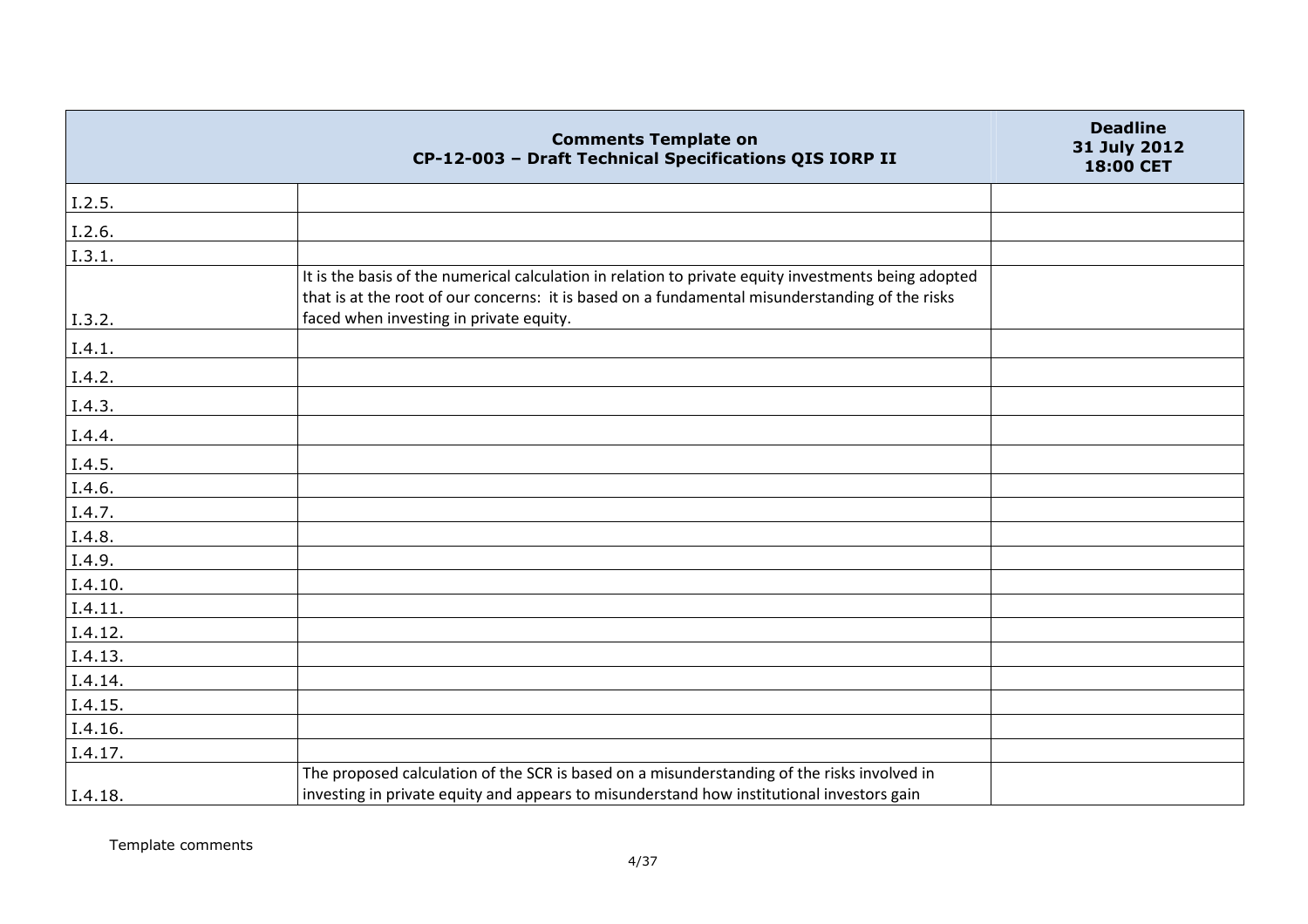| <b>Comments Template on</b><br>CP-12-003 - Draft Technical Specifications QIS IORP II                                                                                                                                                                                                                                                                                                                                                                                                                                                                                                                                                                                                                                                                                                                                                                                                   | <b>Deadline</b><br>31 July 2012<br>18:00 CET |
|-----------------------------------------------------------------------------------------------------------------------------------------------------------------------------------------------------------------------------------------------------------------------------------------------------------------------------------------------------------------------------------------------------------------------------------------------------------------------------------------------------------------------------------------------------------------------------------------------------------------------------------------------------------------------------------------------------------------------------------------------------------------------------------------------------------------------------------------------------------------------------------------|----------------------------------------------|
| exposure to private equity. It is also based on an index which has very little to do with the<br>universe of investments through which investors gain exposure to private equity.                                                                                                                                                                                                                                                                                                                                                                                                                                                                                                                                                                                                                                                                                                       |                                              |
| Risk in private equity is not about volatility of short-term "market" values: market value is an<br>inappropriate concept for an asset class which invests in assets which are not traded on a market.<br>Pension funds invest in private equity through a portfolio of PE funds. Each PE fund is an<br>unquoted, closed-end limited partnership vehicle with a typical life-span of 10 - 12 years, during<br>which investors have no right of redemption of their commitment to the vehicle before the end of<br>its life. An investment in a PE fund is in the form of a legally-binding commitment which is drawn<br>down gradually over a number of years, with proceeds returned to investors as the underlying<br>investments are realized. The whole draw down and distribution process takes many years to<br>complete, hence the closed-end, 10-year structure of the vehicle. |                                              |
| The "interim value" of a PE fund is based on the "value" of the underlying unquoted companies in<br>which the PE fund invests: the "value" is regarded as a very rough interim guide to investors and<br>fund managers alike, as it is recognized that the number is not a "true" market value, as such a<br>number does not exist at this stage in the investment's life. The only value which really counts for<br>a pension fund investor in a PE fund, is the value at which the underlying investments are realized.<br>While "interim valuations" of the investments in the unquoted companies in which the PE fund<br>invests can be calculated, these should not be confused with market values of assets which are<br>freely tradable on an exchange, such as public equities.                                                                                                 |                                              |
| If an SCR is to be calculated in relation to private equity, then it should at least be based on a<br>relevant index which reflects the investment universe for investors in private equity and adopt a<br>method of calculation which better addresses the key risk appropriate for the asset class rather<br>than a risk which happens to be the most relevant for every other asset class, but which is of little<br>relevance to investors in private equity.<br>The appropriate index to use would be an industry benchmark and the relevant methodology                                                                                                                                                                                                                                                                                                                           |                                              |
| would be a cash flow-based one, as set out in the EVCA Research Paper "Calibration of Risk and                                                                                                                                                                                                                                                                                                                                                                                                                                                                                                                                                                                                                                                                                                                                                                                          |                                              |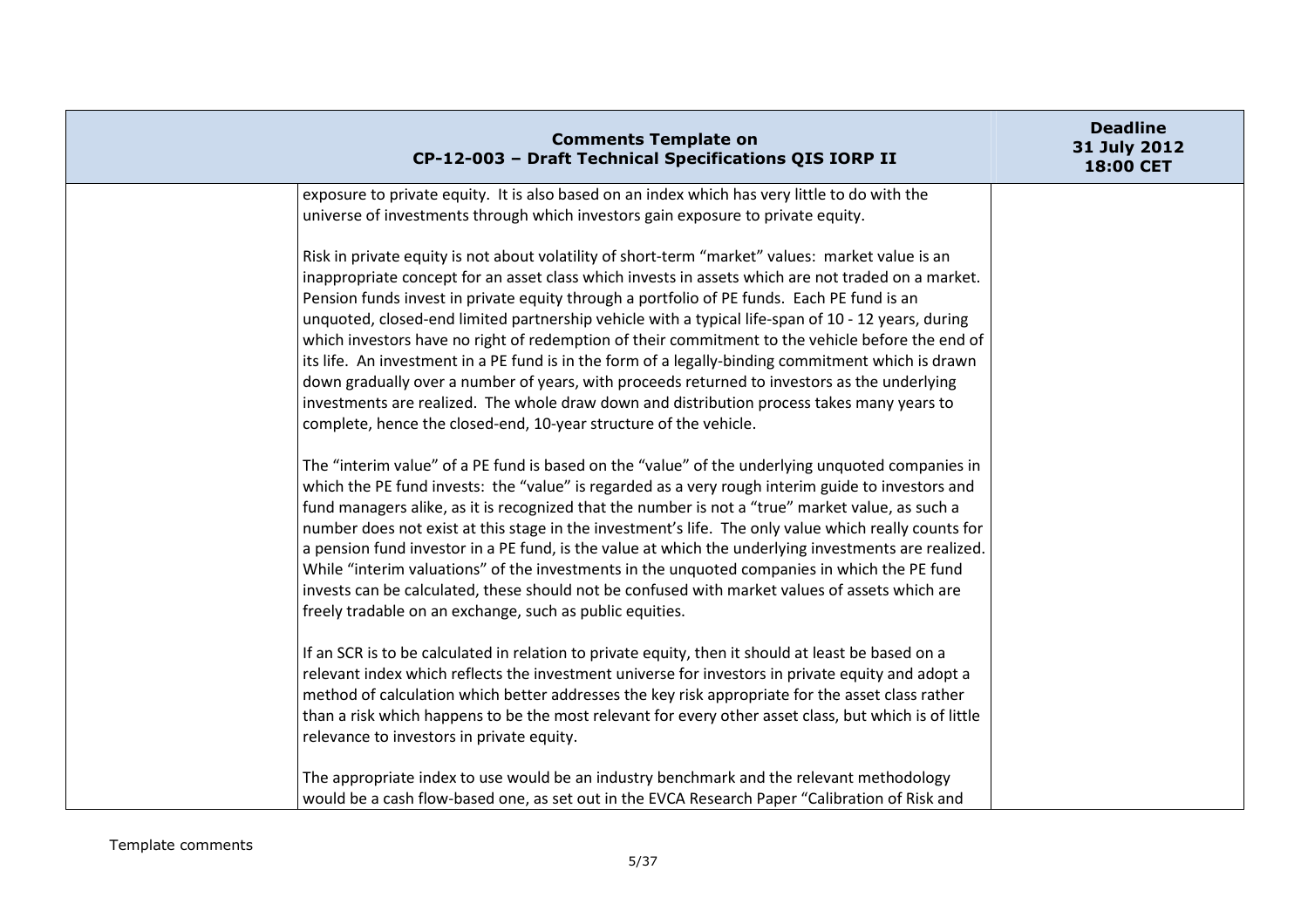|         | <b>Comments Template on</b><br>CP-12-003 - Draft Technical Specifications QIS IORP II                                                                                                                                                                                                                                                        | <b>Deadline</b><br>31 July 2012<br>18:00 CET |
|---------|----------------------------------------------------------------------------------------------------------------------------------------------------------------------------------------------------------------------------------------------------------------------------------------------------------------------------------------------|----------------------------------------------|
|         | Correlations in Private Equity" submitted to EIOPA on 20 May 2012. Having calculated the<br>calibration on a more appropriate basis for the risks and characteristics of the private equity asset<br>class, then the logical step to follow would be the creation of a separate equity category for<br>private equity in the standard model. |                                              |
| I.4.19. |                                                                                                                                                                                                                                                                                                                                              |                                              |
| I.4.20. |                                                                                                                                                                                                                                                                                                                                              |                                              |
| I.4.21. |                                                                                                                                                                                                                                                                                                                                              |                                              |
| I.4.22. |                                                                                                                                                                                                                                                                                                                                              |                                              |
| I.5.1.  |                                                                                                                                                                                                                                                                                                                                              |                                              |
| I.5.2.  |                                                                                                                                                                                                                                                                                                                                              |                                              |
| I.5.3.  |                                                                                                                                                                                                                                                                                                                                              |                                              |
| I.5.4.  |                                                                                                                                                                                                                                                                                                                                              |                                              |
| I.5.5.  |                                                                                                                                                                                                                                                                                                                                              |                                              |
| I.5.6.  |                                                                                                                                                                                                                                                                                                                                              |                                              |
| I.5.7.  |                                                                                                                                                                                                                                                                                                                                              |                                              |
| I.5.8.  |                                                                                                                                                                                                                                                                                                                                              |                                              |
| I.6.1.  |                                                                                                                                                                                                                                                                                                                                              |                                              |
| I.6.2.  |                                                                                                                                                                                                                                                                                                                                              |                                              |
| I.6.3.  |                                                                                                                                                                                                                                                                                                                                              |                                              |
| 1.7.1.  |                                                                                                                                                                                                                                                                                                                                              |                                              |
| I.7.2.  |                                                                                                                                                                                                                                                                                                                                              |                                              |
| I.7.3.  |                                                                                                                                                                                                                                                                                                                                              |                                              |
| I.7.4.  |                                                                                                                                                                                                                                                                                                                                              |                                              |
| I.7.5.  |                                                                                                                                                                                                                                                                                                                                              |                                              |

Template comments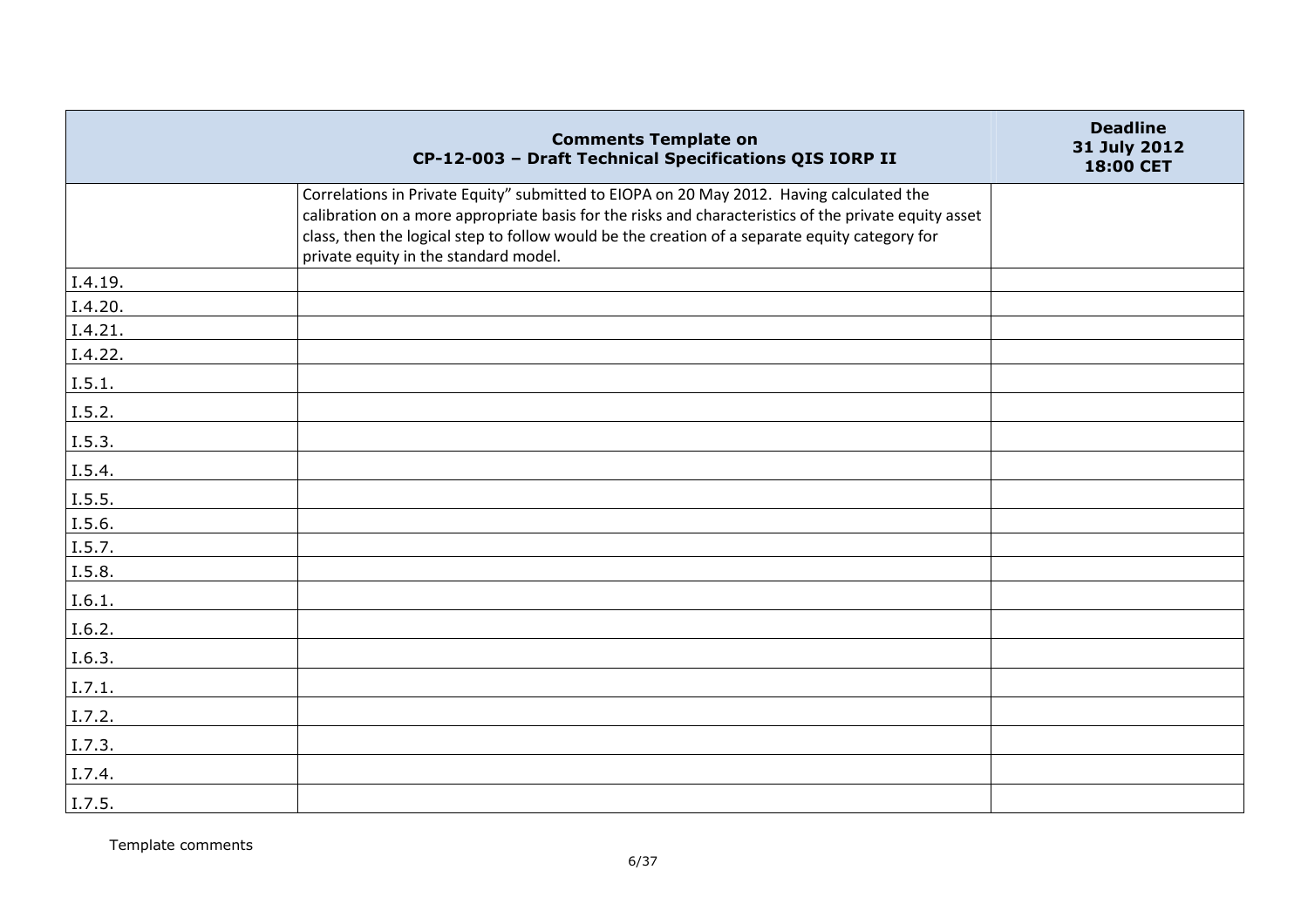|          | <b>Comments Template on</b><br>CP-12-003 - Draft Technical Specifications QIS IORP II | <b>Deadline</b><br>31 July 2012<br>18:00 CET |
|----------|---------------------------------------------------------------------------------------|----------------------------------------------|
| I.8.1.   |                                                                                       |                                              |
| I.8.2.   |                                                                                       |                                              |
| I.8.3.   |                                                                                       |                                              |
| I.8.4.   |                                                                                       |                                              |
| I.8.5.   |                                                                                       |                                              |
| I.8.6.   |                                                                                       |                                              |
| I.9.1.   |                                                                                       |                                              |
| I.9.2.   |                                                                                       |                                              |
| I.9.3.   |                                                                                       |                                              |
| I.10.1.  |                                                                                       |                                              |
| I.10.2.  |                                                                                       |                                              |
| I.10.3.  |                                                                                       |                                              |
| I.10.4   |                                                                                       |                                              |
| I.11.1   |                                                                                       |                                              |
| HBS.1.1. |                                                                                       |                                              |
| HBS.2.1. |                                                                                       |                                              |
| HBS.2.2. |                                                                                       |                                              |
| HBS.2.3. |                                                                                       |                                              |
| HBS.2.4. |                                                                                       |                                              |
| HBS.2.5. |                                                                                       |                                              |
| HBS.2.6. |                                                                                       |                                              |
| HBS.2.7. |                                                                                       |                                              |
| HBS.2.8. |                                                                                       |                                              |

Template comments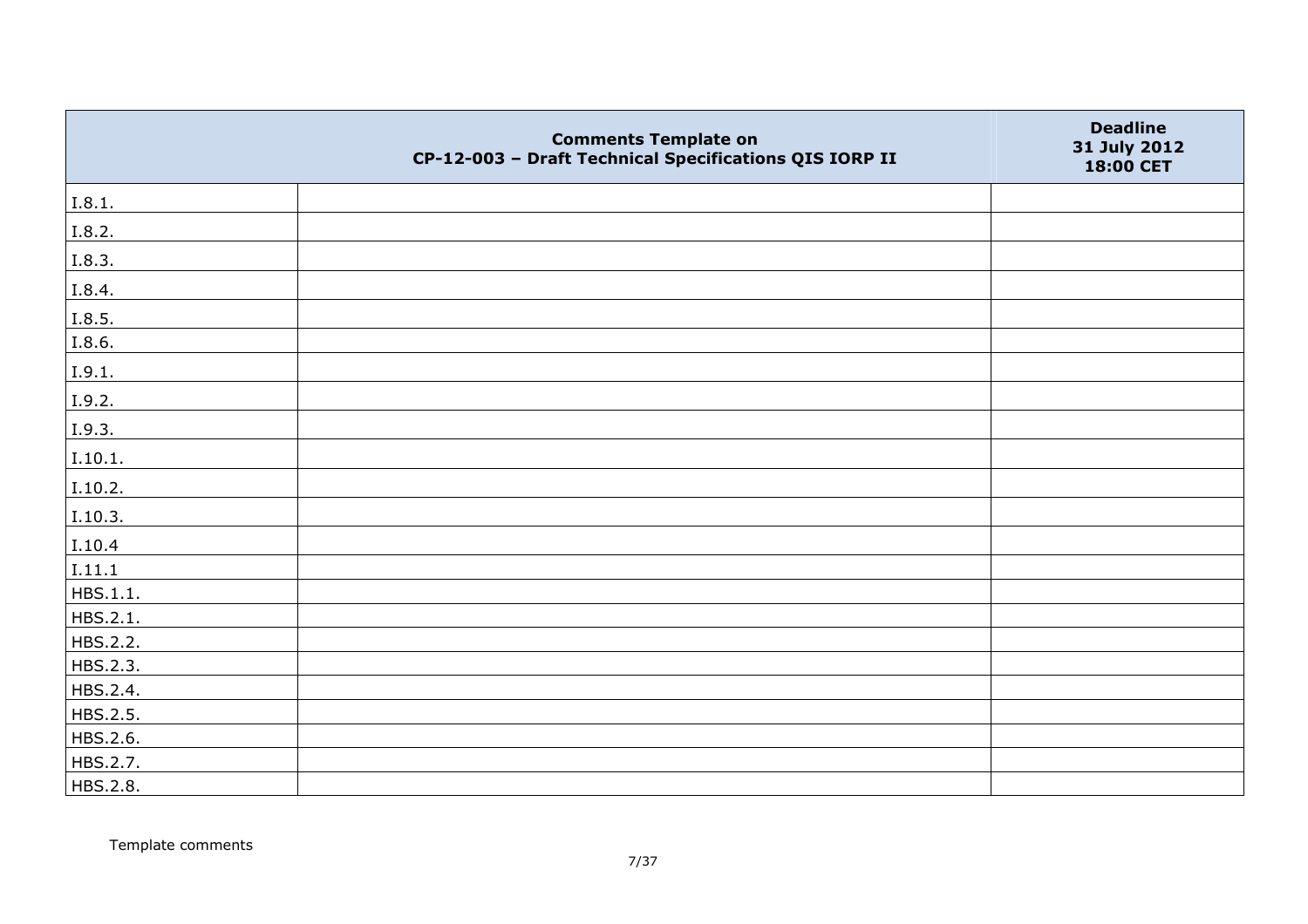|           | <b>Comments Template on</b><br>CP-12-003 - Draft Technical Specifications QIS IORP II | <b>Deadline</b><br>31 July 2012<br>18:00 CET |
|-----------|---------------------------------------------------------------------------------------|----------------------------------------------|
| HBS.3.1.  |                                                                                       |                                              |
| HBS.3.2.  |                                                                                       |                                              |
| HBS.3.3.  |                                                                                       |                                              |
| HBS.3.4.  |                                                                                       |                                              |
| HBS.3.5.  |                                                                                       |                                              |
| HBS.3.6.  |                                                                                       |                                              |
| HBS.3.7.  |                                                                                       |                                              |
| HBS.3.8.  |                                                                                       |                                              |
| HBS.3.9.  |                                                                                       |                                              |
| HBS.3.10. |                                                                                       |                                              |
| HBS.3.11. |                                                                                       |                                              |
| HBS.3.12. |                                                                                       |                                              |
| HBS.3.13. |                                                                                       |                                              |
| HBS.3.14. |                                                                                       |                                              |
| HBS.3.15. |                                                                                       |                                              |
| HBS.3.16. |                                                                                       |                                              |
| HBS.3.17. |                                                                                       |                                              |
| HBS.3.18. |                                                                                       |                                              |
| HBS.3.19. |                                                                                       |                                              |
| HBS.3.20. |                                                                                       |                                              |
| HBS.3.21. |                                                                                       |                                              |
| HBS.3.22. |                                                                                       |                                              |
| HBS.3.23. |                                                                                       |                                              |
| HBS.3.24. |                                                                                       |                                              |
| HBS.3.25. |                                                                                       |                                              |
| HBS.3.26. |                                                                                       |                                              |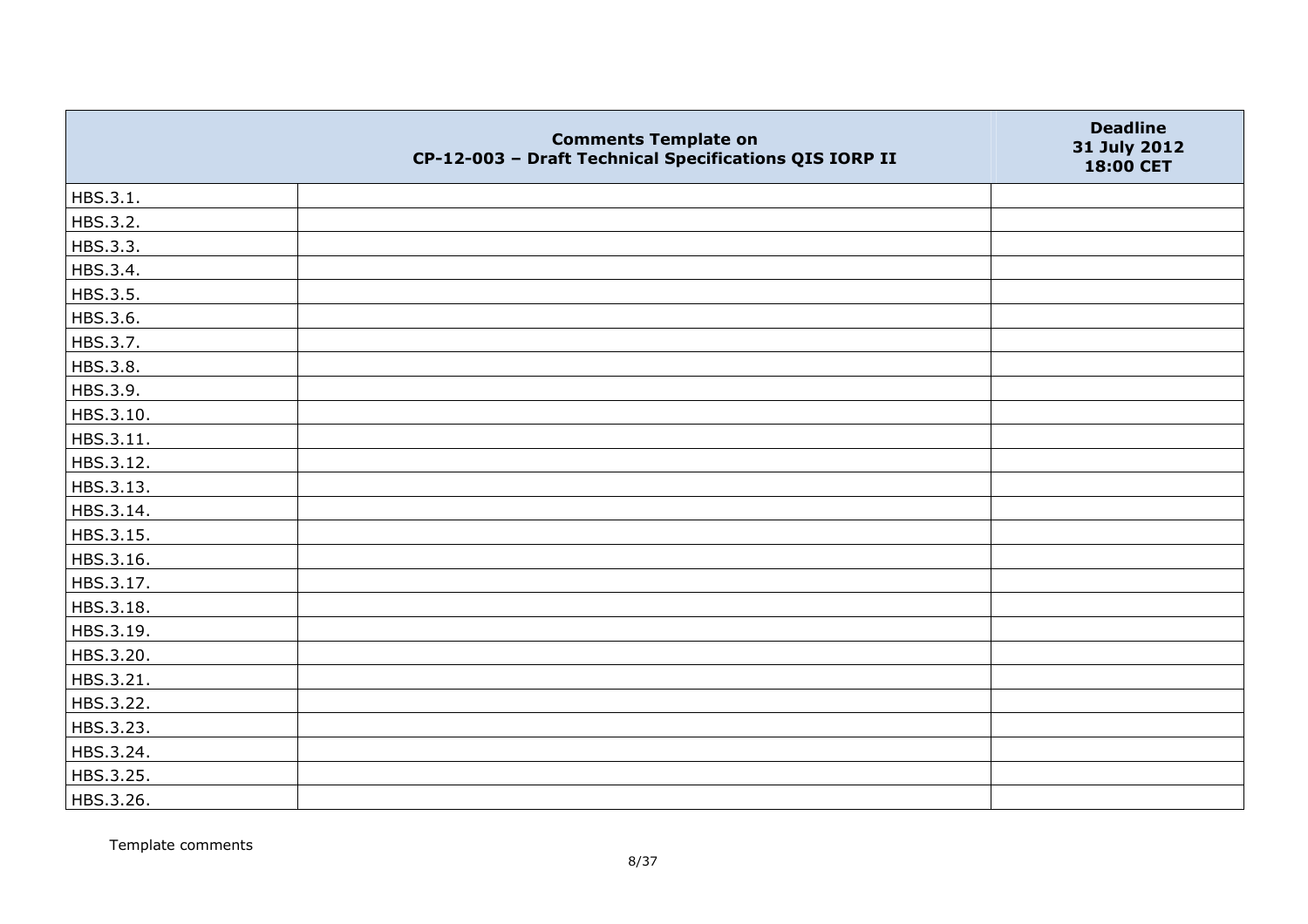|           | <b>Comments Template on</b><br>CP-12-003 - Draft Technical Specifications QIS IORP II | <b>Deadline</b><br>31 July 2012<br>18:00 CET |
|-----------|---------------------------------------------------------------------------------------|----------------------------------------------|
| HBS.3.27. |                                                                                       |                                              |
| HBS.3.28. |                                                                                       |                                              |
| HBS.3.29. |                                                                                       |                                              |
| HBS.4.1.  |                                                                                       |                                              |
| HBS.4.2.  |                                                                                       |                                              |
| HBS.4.3.  |                                                                                       |                                              |
| HBS.4.4.  |                                                                                       |                                              |
| HBS.4.5.  |                                                                                       |                                              |
| HBS.4.6.  |                                                                                       |                                              |
| HBS.4.7.  |                                                                                       |                                              |
| HBS.4.8.  |                                                                                       |                                              |
| HBS.4.9.  |                                                                                       |                                              |
| HBS.4.10. |                                                                                       |                                              |
| HBS.4.11. |                                                                                       |                                              |
| HBS.4.12. |                                                                                       |                                              |
| HBS.4.13. |                                                                                       |                                              |
| HBS.4.14. |                                                                                       |                                              |
| HBS.4.15. |                                                                                       |                                              |
| HBS.4.16. |                                                                                       |                                              |
| HBS.4.17. |                                                                                       |                                              |
| HBS.4.18. |                                                                                       |                                              |
| HBS.4.19. |                                                                                       |                                              |
| HBS.4.20. |                                                                                       |                                              |
| HBS.4.21. |                                                                                       |                                              |
| HBS.4.22. |                                                                                       |                                              |
| HBS.4.23. |                                                                                       |                                              |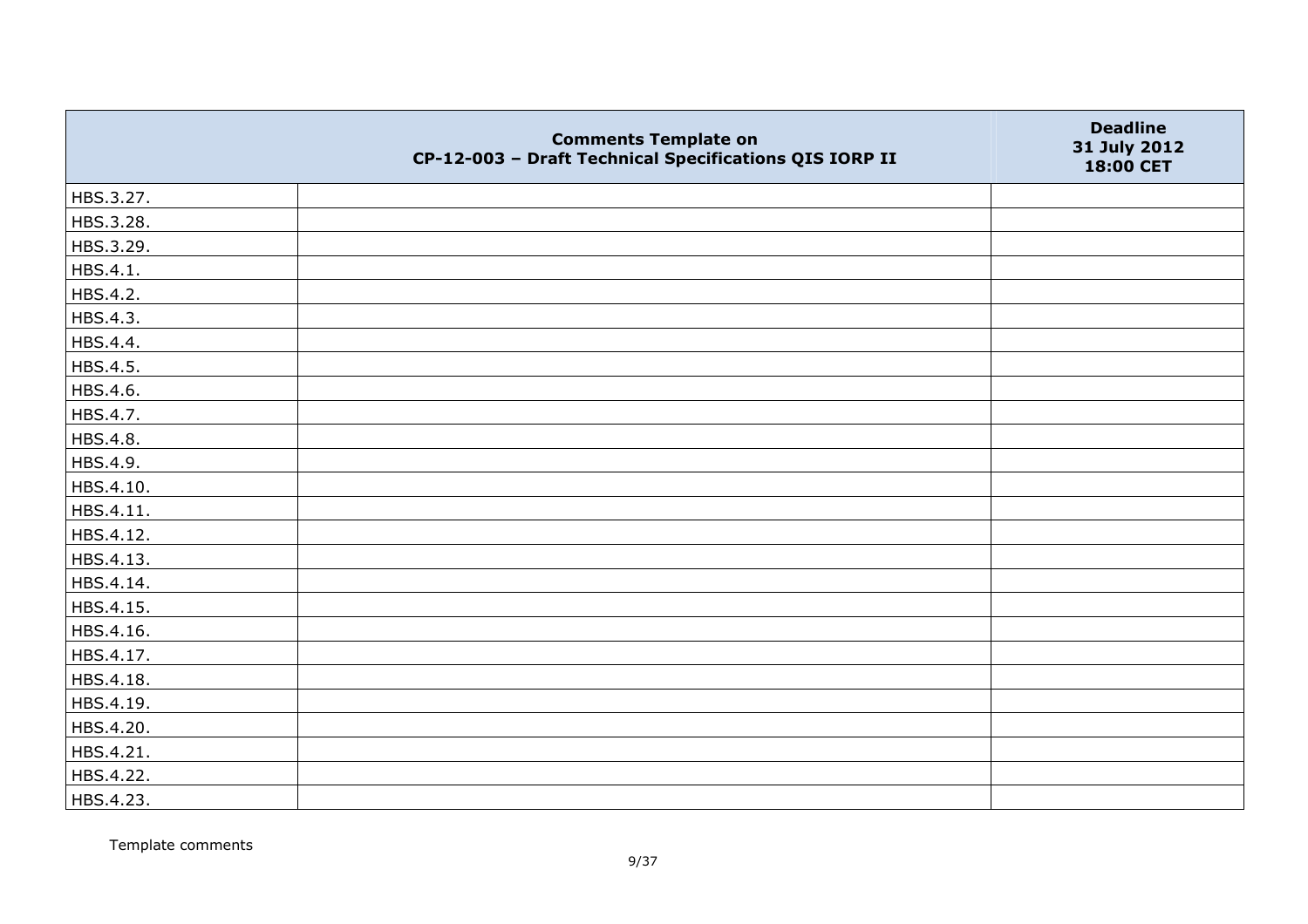|           | <b>Comments Template on</b><br>CP-12-003 - Draft Technical Specifications QIS IORP II | <b>Deadline</b><br>31 July 2012<br>18:00 CET |
|-----------|---------------------------------------------------------------------------------------|----------------------------------------------|
| HBS.4.24. |                                                                                       |                                              |
| HBS.4.25. |                                                                                       |                                              |
| HBS.4.26. |                                                                                       |                                              |
| HBS.4.27. |                                                                                       |                                              |
| HBS.4.28. |                                                                                       |                                              |
| HBS.4.29. |                                                                                       |                                              |
| HBS.4.30. |                                                                                       |                                              |
| HBS.4.31. |                                                                                       |                                              |
| HBS.4.32. |                                                                                       |                                              |
| HBS.4.33. |                                                                                       |                                              |
| HBS.4.34. |                                                                                       |                                              |
| HBS.4.35. |                                                                                       |                                              |
| HBS.4.36. |                                                                                       |                                              |
| HBS.4.37. |                                                                                       |                                              |
| HBS.4.38. |                                                                                       |                                              |
| HBS.4.39. |                                                                                       |                                              |
| HBS.4.40. |                                                                                       |                                              |
| HBS.4.41. |                                                                                       |                                              |
| HBS.4.42. |                                                                                       |                                              |
| HBS.4.43. |                                                                                       |                                              |
| HBS.4.44. |                                                                                       |                                              |
| HBS.4.45. |                                                                                       |                                              |
| HBS.4.46. |                                                                                       |                                              |
| HBS.4.47. |                                                                                       |                                              |
| HBS.4.48. |                                                                                       |                                              |
| HBS.4.49. |                                                                                       |                                              |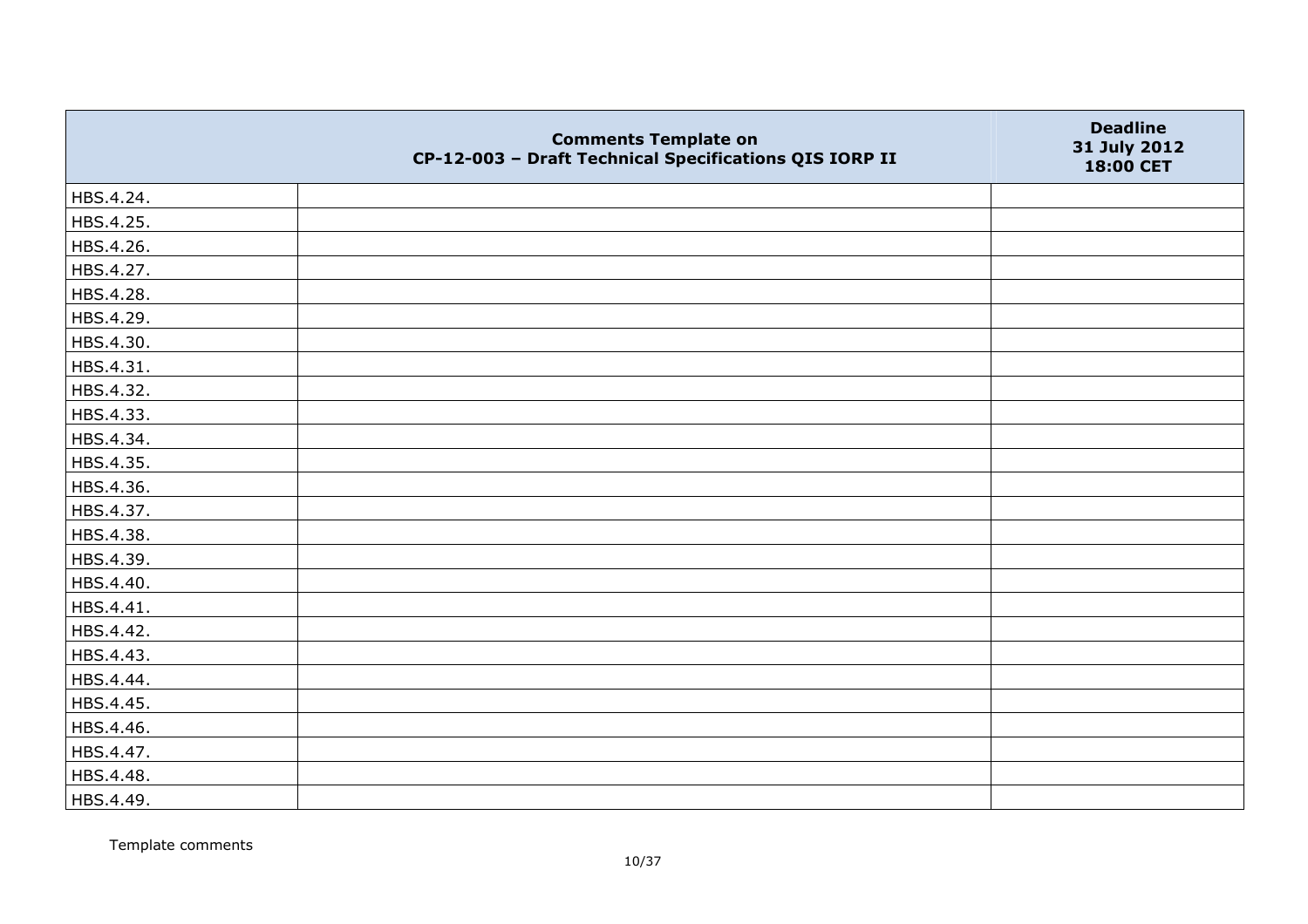|           | <b>Comments Template on</b><br>CP-12-003 - Draft Technical Specifications QIS IORP II | <b>Deadline</b><br>31 July 2012<br>18:00 CET |
|-----------|---------------------------------------------------------------------------------------|----------------------------------------------|
| HBS.4.50. |                                                                                       |                                              |
| HBS.4.51. |                                                                                       |                                              |
| HBS.4.52. |                                                                                       |                                              |
| HBS.4.53. |                                                                                       |                                              |
| HBS.4.54. |                                                                                       |                                              |
| HBS.4.55. |                                                                                       |                                              |
| HBS.4.56. |                                                                                       |                                              |
| HBS.4.57. |                                                                                       |                                              |
| HBS.4.58. |                                                                                       |                                              |
| HBS.4.59. |                                                                                       |                                              |
| HBS.4.60. |                                                                                       |                                              |
| HBS.4.61. |                                                                                       |                                              |
| HBS.5.1.  |                                                                                       |                                              |
| HBS.5.2.  |                                                                                       |                                              |
| HBS.5.3.  |                                                                                       |                                              |
| HBS.5.4.  |                                                                                       |                                              |
| HBS.5.5.  |                                                                                       |                                              |
| HBS.6.1.  |                                                                                       |                                              |
| HBS.6.2.  |                                                                                       |                                              |
| HBS.6.3.  |                                                                                       |                                              |
| HBS.6.4.  |                                                                                       |                                              |
| HBS.6.5.  |                                                                                       |                                              |
| HBS.6.6.  |                                                                                       |                                              |
| HBS.6.7.  |                                                                                       |                                              |
| HBS.6.8.  |                                                                                       |                                              |
| HBS.6.9.  |                                                                                       |                                              |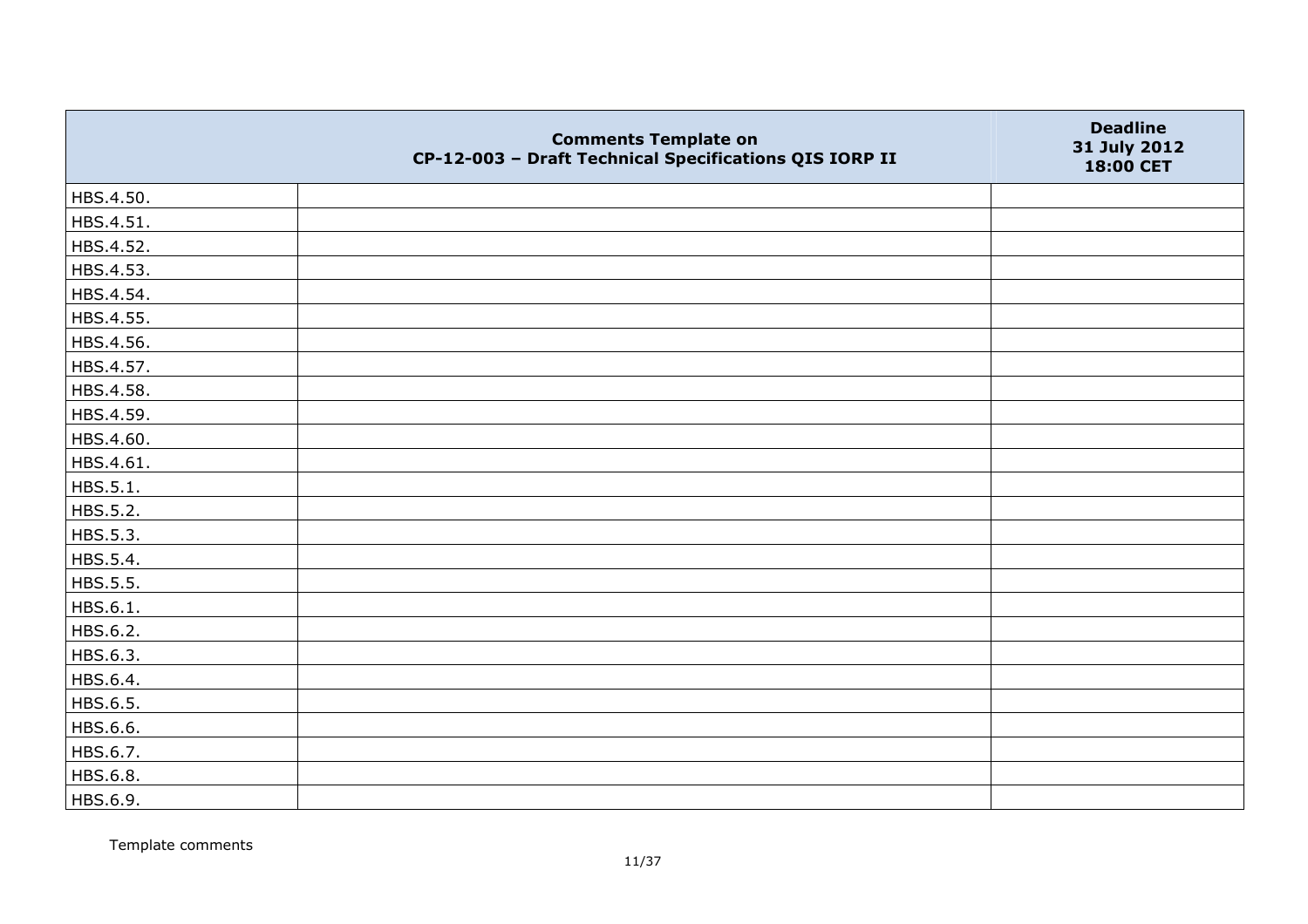|           | <b>Comments Template on</b><br>CP-12-003 - Draft Technical Specifications QIS IORP II | <b>Deadline</b><br>31 July 2012<br>18:00 CET |
|-----------|---------------------------------------------------------------------------------------|----------------------------------------------|
| HBS.6.10. |                                                                                       |                                              |
| HBS.6.11. |                                                                                       |                                              |
| HBS.6.12. |                                                                                       |                                              |
| HBS.6.13. |                                                                                       |                                              |
| HBS.6.14. |                                                                                       |                                              |
| HBS.6.15. |                                                                                       |                                              |
| HBS.6.16. |                                                                                       |                                              |
| HBS.6.17. |                                                                                       |                                              |
| HBS.6.18. |                                                                                       |                                              |
| HBS.6.19. |                                                                                       |                                              |
| HBS.6.20. |                                                                                       |                                              |
| HBS.6.21. |                                                                                       |                                              |
| HBS.6.22. |                                                                                       |                                              |
| HBS.6.23. |                                                                                       |                                              |
| HBS.6.24. |                                                                                       |                                              |
| HBS.6.25. |                                                                                       |                                              |
| HBS.6.26. |                                                                                       |                                              |
| HBS.6.27. |                                                                                       |                                              |
| HBS.6.28. |                                                                                       |                                              |
| HBS.6.29. |                                                                                       |                                              |
| HBS.6.30. |                                                                                       |                                              |
| HBS.6.31. |                                                                                       |                                              |
| HBS.6.32. |                                                                                       |                                              |
| HBS.6.33. |                                                                                       |                                              |
| HBS.6.34. |                                                                                       |                                              |
| HBS.6.35. |                                                                                       |                                              |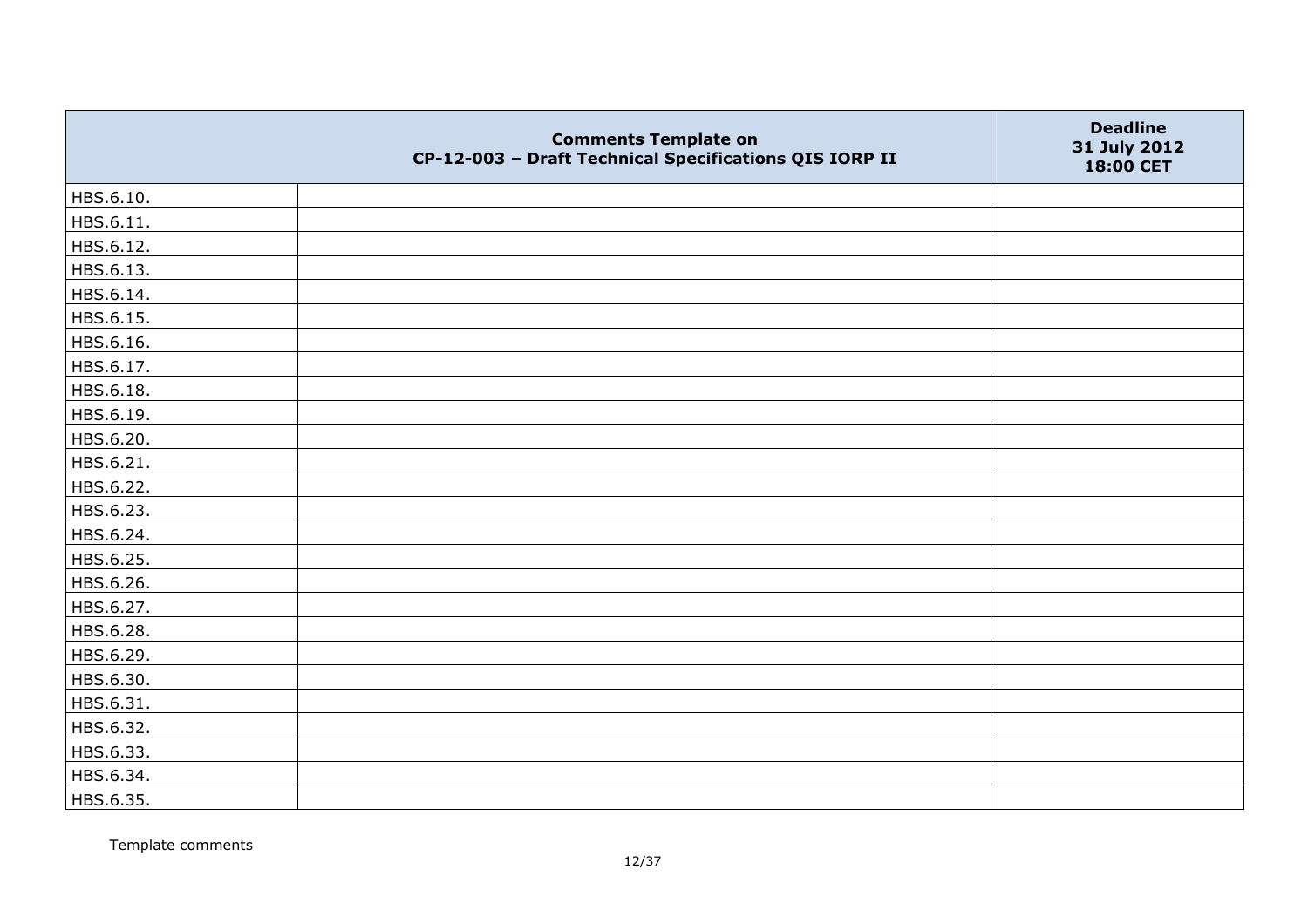|           | <b>Comments Template on</b><br>CP-12-003 - Draft Technical Specifications QIS IORP II | <b>Deadline</b><br>31 July 2012<br>18:00 CET |
|-----------|---------------------------------------------------------------------------------------|----------------------------------------------|
| HBS.6.36. |                                                                                       |                                              |
| HBS.6.37. |                                                                                       |                                              |
| HBS.6.38. |                                                                                       |                                              |
| HBS.6.39. |                                                                                       |                                              |
| HBS.6.40. |                                                                                       |                                              |
| HBS.6.41. |                                                                                       |                                              |
| HBS.6.42. |                                                                                       |                                              |
| HBS.6.43. |                                                                                       |                                              |
| HBS.6.44. |                                                                                       |                                              |
| HBS.6.45. |                                                                                       |                                              |
| HBS.6.46. |                                                                                       |                                              |
| HBS.6.47. |                                                                                       |                                              |
| HBS.6.48. |                                                                                       |                                              |
| HBS.6.49. |                                                                                       |                                              |
| HBS.6.50. |                                                                                       |                                              |
| HBS.6.51. |                                                                                       |                                              |
| HBS.6.52. |                                                                                       |                                              |
| HBS.6.53. |                                                                                       |                                              |
| HBS.6.54. |                                                                                       |                                              |
| HBS.6.55. |                                                                                       |                                              |
| HBS.6.56. |                                                                                       |                                              |
| HBS.6.57. |                                                                                       |                                              |
| HBS.6.58. |                                                                                       |                                              |
| HBS.6.59. |                                                                                       |                                              |
| HBS.6.60. |                                                                                       |                                              |
| HBS.6.61. |                                                                                       |                                              |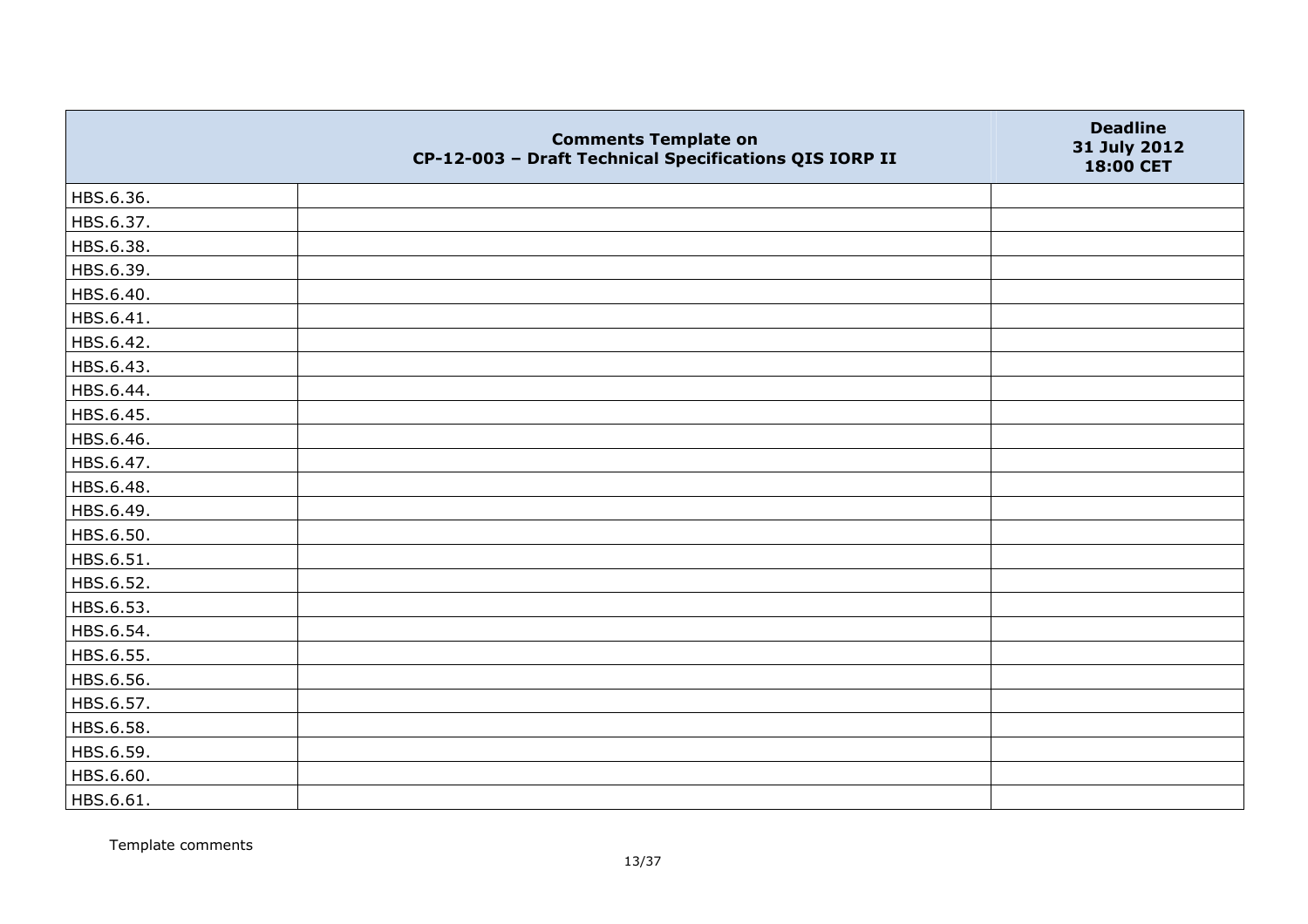|           | <b>Comments Template on</b><br>CP-12-003 - Draft Technical Specifications QIS IORP II | <b>Deadline</b><br>31 July 2012<br>18:00 CET |
|-----------|---------------------------------------------------------------------------------------|----------------------------------------------|
| HBS.6.62. |                                                                                       |                                              |
| HBS.6.63. |                                                                                       |                                              |
| HBS.6.64. |                                                                                       |                                              |
| HBS.6.65. |                                                                                       |                                              |
| HBS.6.66. |                                                                                       |                                              |
| HBS.6.67. |                                                                                       |                                              |
| HBS.6.68. |                                                                                       |                                              |
| HBS.6.69. |                                                                                       |                                              |
| HBS.6.70. |                                                                                       |                                              |
| HBS.6.71. |                                                                                       |                                              |
| HBS.6.72. |                                                                                       |                                              |
| HBS.6.73. |                                                                                       |                                              |
| HBS.6.74. |                                                                                       |                                              |
| HBS.6.75. |                                                                                       |                                              |
| HBS.6.76. |                                                                                       |                                              |
| HBS.6.77. |                                                                                       |                                              |
| HBS.6.78. |                                                                                       |                                              |
| HBS.6.79. |                                                                                       |                                              |
| HBS.6.80. |                                                                                       |                                              |
| HBS.6.81. |                                                                                       |                                              |
| HBS.6.82. |                                                                                       |                                              |
| HBS.6.83. |                                                                                       |                                              |
| HBS.6.84. |                                                                                       |                                              |
| HBS.6.85. |                                                                                       |                                              |
| HBS.6.86. |                                                                                       |                                              |
| HBS.6.87. |                                                                                       |                                              |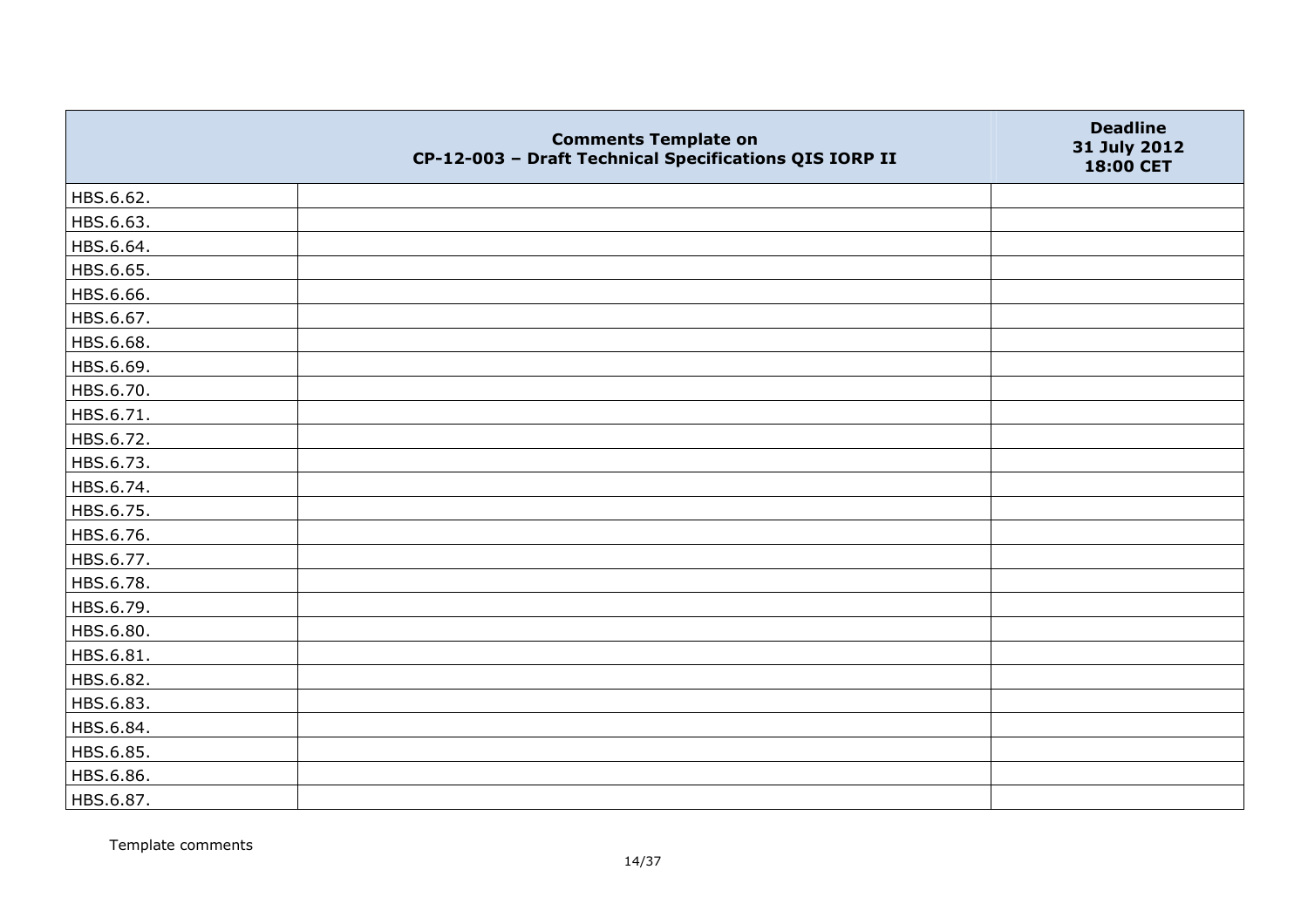|           | <b>Comments Template on</b><br>CP-12-003 - Draft Technical Specifications QIS IORP II | <b>Deadline</b><br>31 July 2012<br>18:00 CET |
|-----------|---------------------------------------------------------------------------------------|----------------------------------------------|
| HBS.6.88. |                                                                                       |                                              |
| HBS.6.89. |                                                                                       |                                              |
| HBS.6.90. |                                                                                       |                                              |
| HBS.7.1.  |                                                                                       |                                              |
| HBS.7.2.  |                                                                                       |                                              |
| HBS.7.3.  |                                                                                       |                                              |
| HBS.7.4.  |                                                                                       |                                              |
| HBS.7.5.  |                                                                                       |                                              |
| HBS.7.6.  |                                                                                       |                                              |
| HBS.7.7.  |                                                                                       |                                              |
| HBS.7.8.  |                                                                                       |                                              |
| HBS.7.9.  |                                                                                       |                                              |
| HBS.7.10. |                                                                                       |                                              |
| HBS.7.11. |                                                                                       |                                              |
| HBS.7.12. |                                                                                       |                                              |
| HBS.7.13. |                                                                                       |                                              |
| HBS.7.14. |                                                                                       |                                              |
| HBS.7.15. |                                                                                       |                                              |
| HBS.7.16. |                                                                                       |                                              |
| HBS.7.17. |                                                                                       |                                              |
| HBS.7.18. |                                                                                       |                                              |
| HBS.7.19. |                                                                                       |                                              |
| HBS.7.20. |                                                                                       |                                              |
| HBS.7.21. |                                                                                       |                                              |
| HBS.7.22. |                                                                                       |                                              |
| HBS.7.23. |                                                                                       |                                              |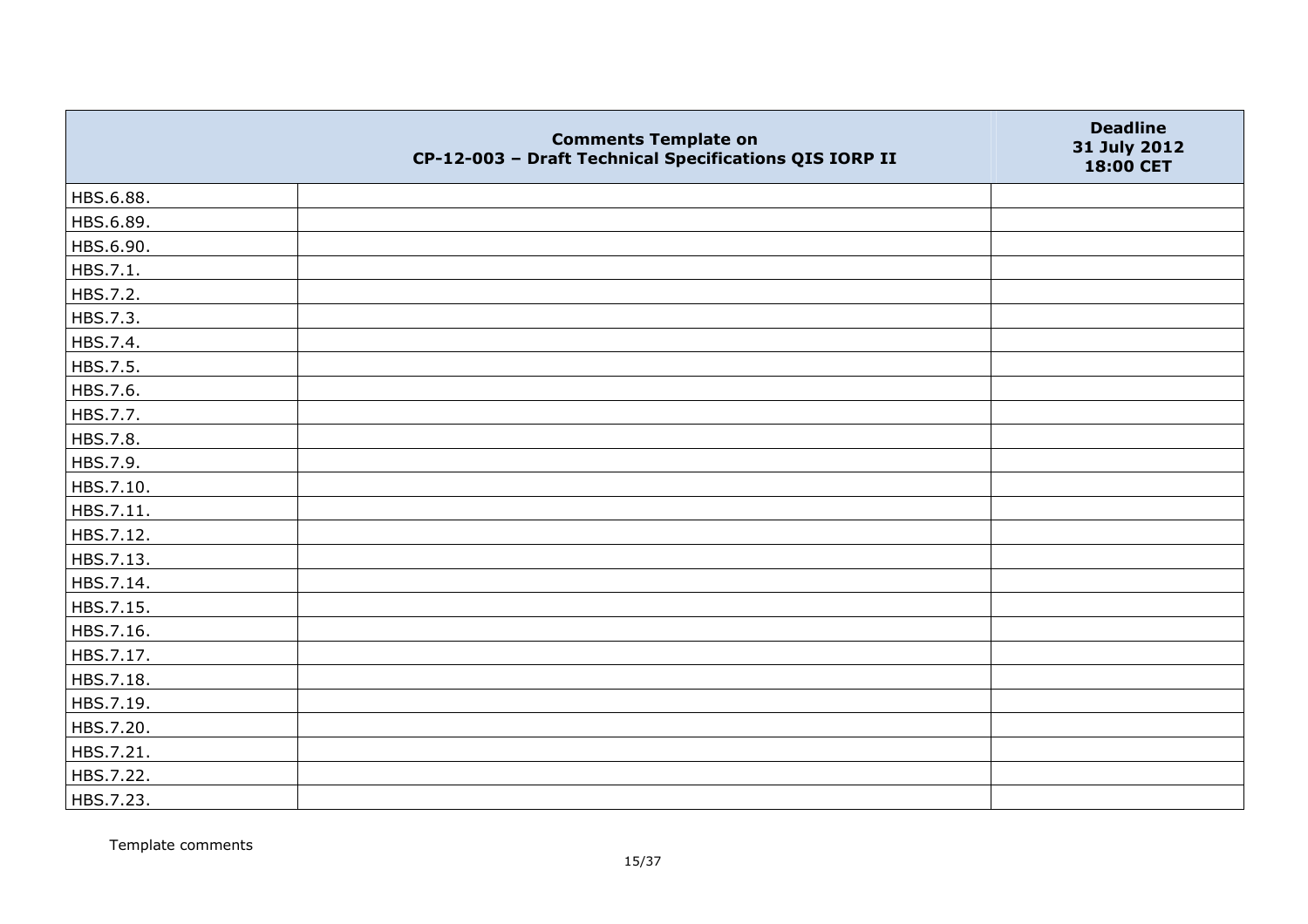|           | <b>Comments Template on</b><br>CP-12-003 - Draft Technical Specifications QIS IORP II | <b>Deadline</b><br>31 July 2012<br>18:00 CET |
|-----------|---------------------------------------------------------------------------------------|----------------------------------------------|
| HBS.7.24. |                                                                                       |                                              |
| HBS.7.25. |                                                                                       |                                              |
| HBS.7.26. |                                                                                       |                                              |
| HBS.7.27. |                                                                                       |                                              |
| HBS.7.28. |                                                                                       |                                              |
| HBS.7.29. |                                                                                       |                                              |
| HBS.7.30. |                                                                                       |                                              |
| HBS.7.31. |                                                                                       |                                              |
| HBS.7.32. |                                                                                       |                                              |
| HBS.7.33. |                                                                                       |                                              |
| HBS.7.34. |                                                                                       |                                              |
| HBS.7.35. |                                                                                       |                                              |
| HBS.7.36. |                                                                                       |                                              |
| HBS.7.37. |                                                                                       |                                              |
| HBS.7.38. |                                                                                       |                                              |
| HBS.7.39. |                                                                                       |                                              |
| HBS.7.40. |                                                                                       |                                              |
| HBS.7.41. |                                                                                       |                                              |
| HBS.7.42. |                                                                                       |                                              |
| HBS.8.1.  |                                                                                       |                                              |
| HBS.8.2.  |                                                                                       |                                              |
| HBS.8.3.  |                                                                                       |                                              |
| HBS.8.4.  |                                                                                       |                                              |
| HBS.8.5.  |                                                                                       |                                              |
| HBS.8.6.  |                                                                                       |                                              |
| HBS.8.7.  |                                                                                       |                                              |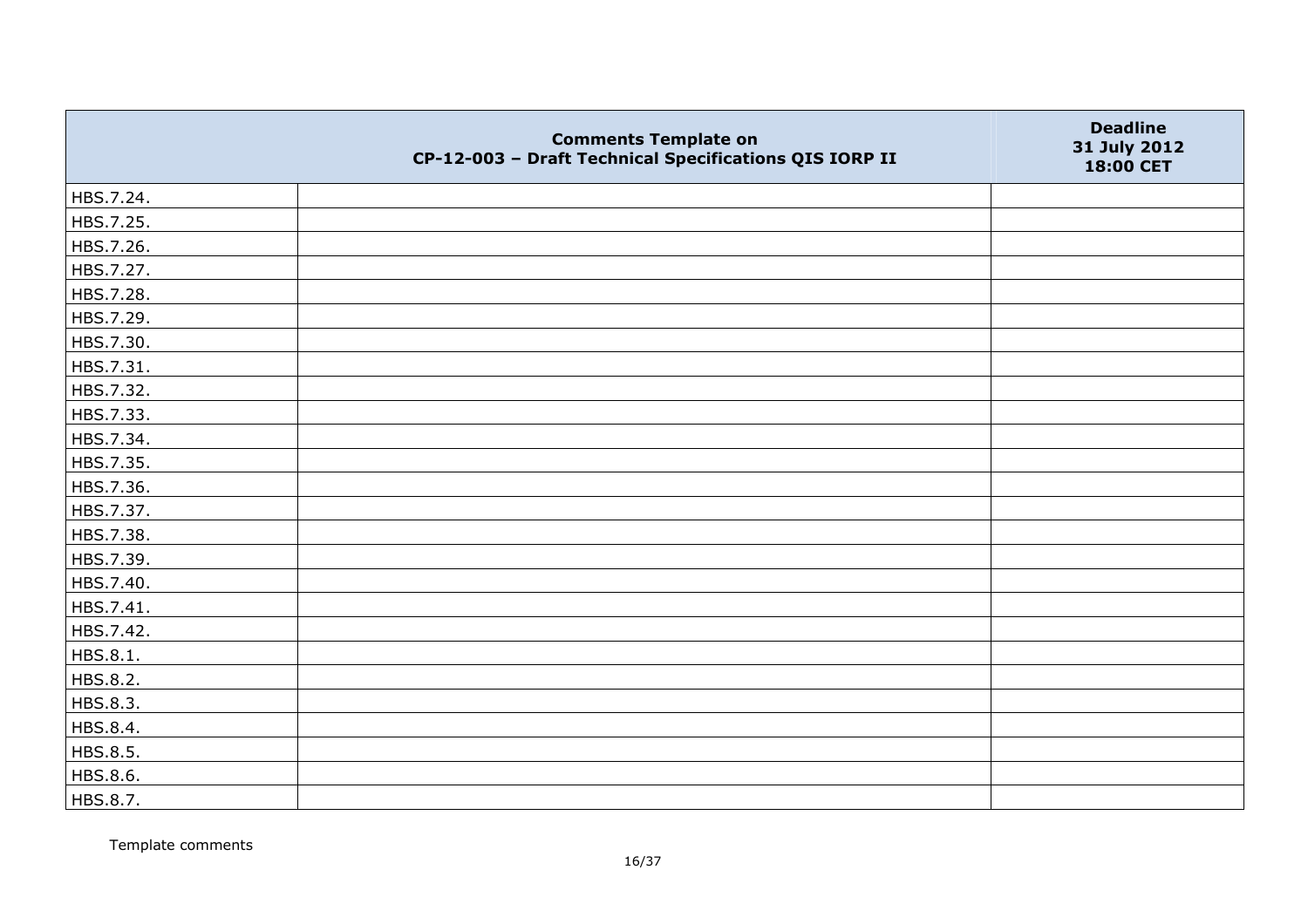|           | <b>Comments Template on</b><br>CP-12-003 - Draft Technical Specifications QIS IORP II                                                                                                                                                                                                                                                                                                                                                                                                                                                                   | <b>Deadline</b><br>31 July 2012<br>18:00 CET |
|-----------|---------------------------------------------------------------------------------------------------------------------------------------------------------------------------------------------------------------------------------------------------------------------------------------------------------------------------------------------------------------------------------------------------------------------------------------------------------------------------------------------------------------------------------------------------------|----------------------------------------------|
| HBS.8.8.  |                                                                                                                                                                                                                                                                                                                                                                                                                                                                                                                                                         |                                              |
| HBS.8.9.  |                                                                                                                                                                                                                                                                                                                                                                                                                                                                                                                                                         |                                              |
| HBS.8.10. |                                                                                                                                                                                                                                                                                                                                                                                                                                                                                                                                                         |                                              |
| HBS.8.11. |                                                                                                                                                                                                                                                                                                                                                                                                                                                                                                                                                         |                                              |
| HBS.8.12. |                                                                                                                                                                                                                                                                                                                                                                                                                                                                                                                                                         |                                              |
| HBS.8.13. |                                                                                                                                                                                                                                                                                                                                                                                                                                                                                                                                                         |                                              |
| HBS.8.14. |                                                                                                                                                                                                                                                                                                                                                                                                                                                                                                                                                         |                                              |
| HBS.8.15. |                                                                                                                                                                                                                                                                                                                                                                                                                                                                                                                                                         |                                              |
| HBS.8.16. |                                                                                                                                                                                                                                                                                                                                                                                                                                                                                                                                                         |                                              |
| HBS.8.17. |                                                                                                                                                                                                                                                                                                                                                                                                                                                                                                                                                         |                                              |
| HBS.8.18. |                                                                                                                                                                                                                                                                                                                                                                                                                                                                                                                                                         |                                              |
| HBS.8.19. |                                                                                                                                                                                                                                                                                                                                                                                                                                                                                                                                                         |                                              |
| HBS.8.20. |                                                                                                                                                                                                                                                                                                                                                                                                                                                                                                                                                         |                                              |
| HBS.8.21. |                                                                                                                                                                                                                                                                                                                                                                                                                                                                                                                                                         |                                              |
| HBS.8.22. |                                                                                                                                                                                                                                                                                                                                                                                                                                                                                                                                                         |                                              |
| HBS.8.23. |                                                                                                                                                                                                                                                                                                                                                                                                                                                                                                                                                         |                                              |
| HBS.8.24. |                                                                                                                                                                                                                                                                                                                                                                                                                                                                                                                                                         |                                              |
|           | While it makes complete sense to value assets on a consistent basis to avoid different IORPS<br>valuing the same type of asset on a different basis, it surely does not mean that all asset classes<br>should be valued in the same way. If the asset classes share similar characteristics, then that is<br>one thing, but where the characteristics and risks of an asset class are quite different, then surely<br>the logic would be for all those assets to be valued on a basis which is consistent with market<br>practice for that asset class? |                                              |
| HBS.9.1.  | Private equity is an unquoted asset class, hence the investments are not traded on a market and<br>so have no market value. Consequently, the concept of "market value" makes little sense in<br>private equity.                                                                                                                                                                                                                                                                                                                                        |                                              |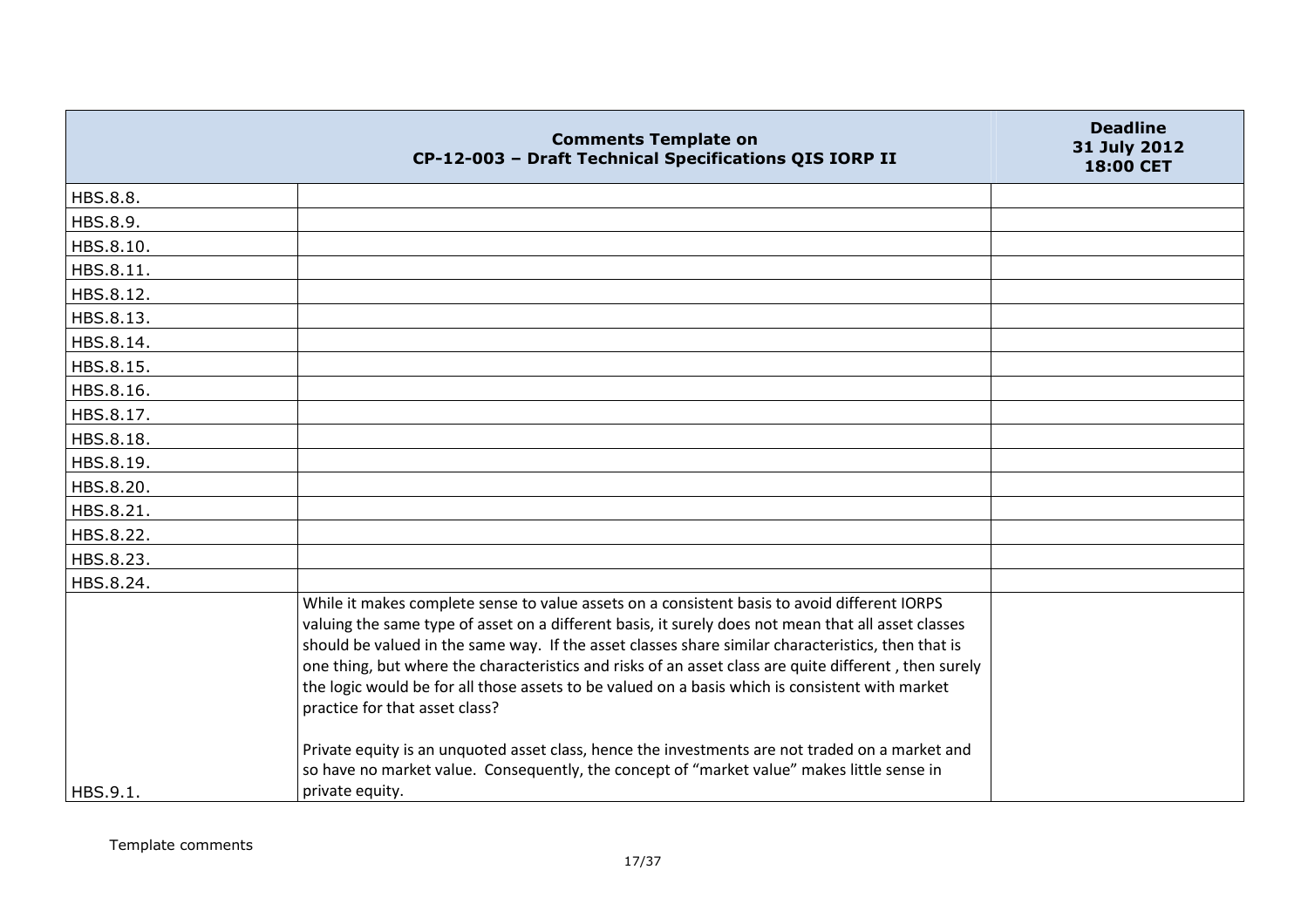|                 | <b>Comments Template on</b><br>CP-12-003 - Draft Technical Specifications QIS IORP II                                                                                                                                                                                                                                                                                                                                                                                                                                    | <b>Deadline</b><br>31 July 2012<br>18:00 CET |
|-----------------|--------------------------------------------------------------------------------------------------------------------------------------------------------------------------------------------------------------------------------------------------------------------------------------------------------------------------------------------------------------------------------------------------------------------------------------------------------------------------------------------------------------------------|----------------------------------------------|
|                 | The value of private equity investments is known very clearly when the unquoted investment is<br>sold or floated on the stock market (an "IPO"). In private equity there are long-established<br>market standards for calculating interim valuations based on the concept of "fair value" for<br>investments which have not yet been realized. The International Private Equity Valuation<br>guidelines have long been accepted by investors as providing a suitable market standard for<br>valuation in private equity. |                                              |
| HBS.9.2.        |                                                                                                                                                                                                                                                                                                                                                                                                                                                                                                                          |                                              |
| HBS.9.3.        |                                                                                                                                                                                                                                                                                                                                                                                                                                                                                                                          |                                              |
| HBS.9.4.        |                                                                                                                                                                                                                                                                                                                                                                                                                                                                                                                          |                                              |
| HBS.9.5.        |                                                                                                                                                                                                                                                                                                                                                                                                                                                                                                                          |                                              |
| HBS.9.6.        |                                                                                                                                                                                                                                                                                                                                                                                                                                                                                                                          |                                              |
| HBS.9.7.        |                                                                                                                                                                                                                                                                                                                                                                                                                                                                                                                          |                                              |
| HBS.9.8.        |                                                                                                                                                                                                                                                                                                                                                                                                                                                                                                                          |                                              |
| HBS.9.9.        |                                                                                                                                                                                                                                                                                                                                                                                                                                                                                                                          |                                              |
| SCR.1.1.        |                                                                                                                                                                                                                                                                                                                                                                                                                                                                                                                          |                                              |
| SCR.1.2.        |                                                                                                                                                                                                                                                                                                                                                                                                                                                                                                                          |                                              |
| SCR.1.3.        |                                                                                                                                                                                                                                                                                                                                                                                                                                                                                                                          |                                              |
| SCR.1.4.        |                                                                                                                                                                                                                                                                                                                                                                                                                                                                                                                          |                                              |
| SCR.1.5.        |                                                                                                                                                                                                                                                                                                                                                                                                                                                                                                                          |                                              |
| SCR.1.6.        |                                                                                                                                                                                                                                                                                                                                                                                                                                                                                                                          |                                              |
| SCR.1.7.        |                                                                                                                                                                                                                                                                                                                                                                                                                                                                                                                          |                                              |
| <b>SCR.1.8.</b> |                                                                                                                                                                                                                                                                                                                                                                                                                                                                                                                          |                                              |
| SCR.1.9.        |                                                                                                                                                                                                                                                                                                                                                                                                                                                                                                                          |                                              |
| SCR.1.10.       |                                                                                                                                                                                                                                                                                                                                                                                                                                                                                                                          |                                              |
|                 | The SCR calculations used in Solvency II in relation to private equity are fundamentally flawed as                                                                                                                                                                                                                                                                                                                                                                                                                       |                                              |
| $ $ SCR.1.11.   | short-term volatility in "market value" is not the appropriate measure of risk in private equity.                                                                                                                                                                                                                                                                                                                                                                                                                        |                                              |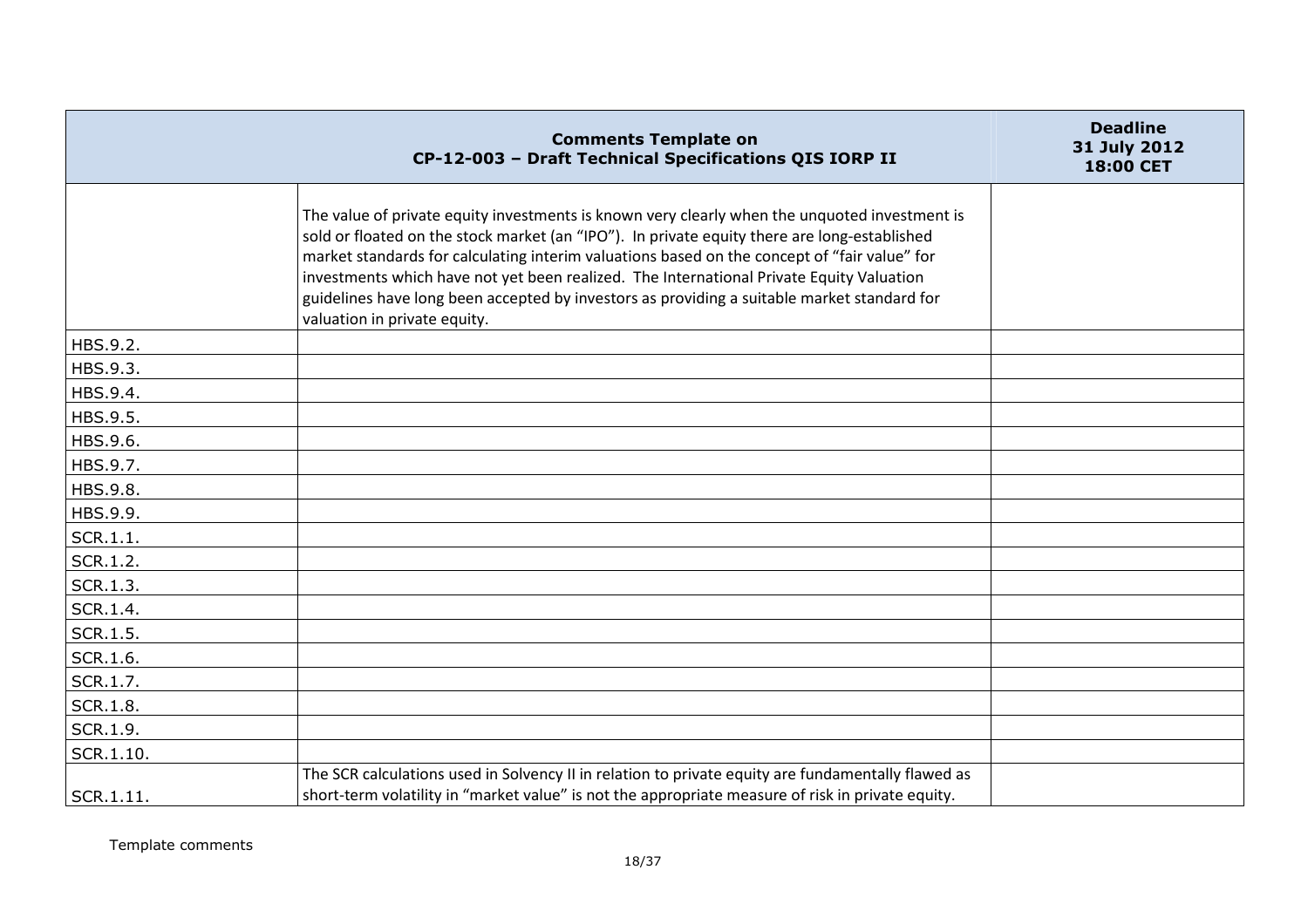|           | <b>Comments Template on</b><br>CP-12-003 - Draft Technical Specifications QIS IORP II                                                                                                                                                                                                                                                                                                      | <b>Deadline</b><br>31 July 2012<br>18:00 CET |
|-----------|--------------------------------------------------------------------------------------------------------------------------------------------------------------------------------------------------------------------------------------------------------------------------------------------------------------------------------------------------------------------------------------------|----------------------------------------------|
|           | The appropriate calculation to use would be one based on a benchmark relevant to the private<br>equity industry and a methodology which reflects the risk in private equity (which is not the risk of<br>short-term mark-to-market price volatility), as set out in the EVCA Research Paper "Calibration of<br>Risk and Correlations in Private Equity" submitted to EIOPA on 20 May 2012. |                                              |
| SCR.1.12. |                                                                                                                                                                                                                                                                                                                                                                                            |                                              |
| SCR.1.13. |                                                                                                                                                                                                                                                                                                                                                                                            |                                              |
| SCR.1.14. |                                                                                                                                                                                                                                                                                                                                                                                            |                                              |
| SCR.1.15. |                                                                                                                                                                                                                                                                                                                                                                                            |                                              |
| SCR.1.16. |                                                                                                                                                                                                                                                                                                                                                                                            |                                              |
| SCR.1.17. |                                                                                                                                                                                                                                                                                                                                                                                            |                                              |
| SCR.1.18. |                                                                                                                                                                                                                                                                                                                                                                                            |                                              |
| SCR.1.19. |                                                                                                                                                                                                                                                                                                                                                                                            |                                              |
| SCR.1.20. |                                                                                                                                                                                                                                                                                                                                                                                            |                                              |
| SCR.1.21. |                                                                                                                                                                                                                                                                                                                                                                                            |                                              |
| SCR.1.22. |                                                                                                                                                                                                                                                                                                                                                                                            |                                              |
| SCR.1.23. |                                                                                                                                                                                                                                                                                                                                                                                            |                                              |
| SCR.1.24. |                                                                                                                                                                                                                                                                                                                                                                                            |                                              |
| SCR.1.25. |                                                                                                                                                                                                                                                                                                                                                                                            |                                              |
| SCR.2.1.  |                                                                                                                                                                                                                                                                                                                                                                                            |                                              |
| SCR.2.2.  |                                                                                                                                                                                                                                                                                                                                                                                            |                                              |
| SCR.2.3.  |                                                                                                                                                                                                                                                                                                                                                                                            |                                              |
| SCR.2.4.  |                                                                                                                                                                                                                                                                                                                                                                                            |                                              |
| SCR.2.5.  |                                                                                                                                                                                                                                                                                                                                                                                            |                                              |
| SCR.2.6.  |                                                                                                                                                                                                                                                                                                                                                                                            |                                              |
| SCR.2.7.  |                                                                                                                                                                                                                                                                                                                                                                                            |                                              |
| SCR.2.8.  |                                                                                                                                                                                                                                                                                                                                                                                            |                                              |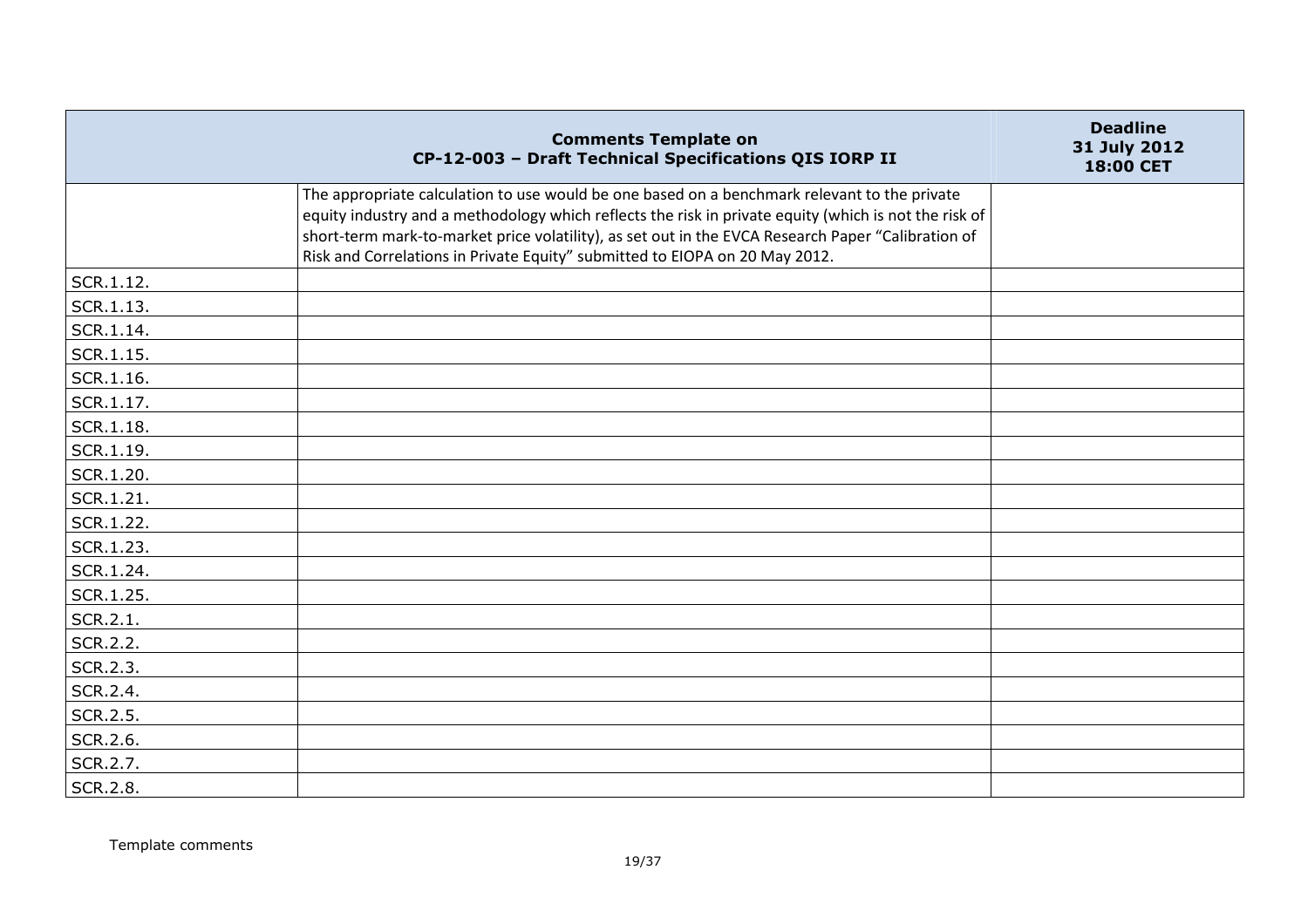|           | <b>Comments Template on</b><br>CP-12-003 - Draft Technical Specifications QIS IORP II | <b>Deadline</b><br>31 July 2012<br>18:00 CET |
|-----------|---------------------------------------------------------------------------------------|----------------------------------------------|
| SCR.2.9.  |                                                                                       |                                              |
| SCR.2.10. |                                                                                       |                                              |
| SCR.2.11. |                                                                                       |                                              |
| SCR.2.12. |                                                                                       |                                              |
| SCR.2.13. |                                                                                       |                                              |
| SCR.2.14. |                                                                                       |                                              |
| SCR.2.15. |                                                                                       |                                              |
| SCR.2.16. |                                                                                       |                                              |
| SCR.2.17. |                                                                                       |                                              |
| SCR.2.18. |                                                                                       |                                              |
| SCR.2.19. |                                                                                       |                                              |
| SCR.2.20. |                                                                                       |                                              |
| SCR.2.21. |                                                                                       |                                              |
| SCR.2.22. |                                                                                       |                                              |
| SCR.2.23. |                                                                                       |                                              |
| SCR.2.24. |                                                                                       |                                              |
| SCR.2.25. |                                                                                       |                                              |
| SCR.2.26. |                                                                                       |                                              |
| SCR.2.27. |                                                                                       |                                              |
| SCR.2.28. |                                                                                       |                                              |
| SCR.2.29. |                                                                                       |                                              |
| SCR.2.30. |                                                                                       |                                              |
| SCR.2.31. |                                                                                       |                                              |
| SCR.2.32. |                                                                                       |                                              |
| SCR.2.33. |                                                                                       |                                              |
| SCR.2.34. |                                                                                       |                                              |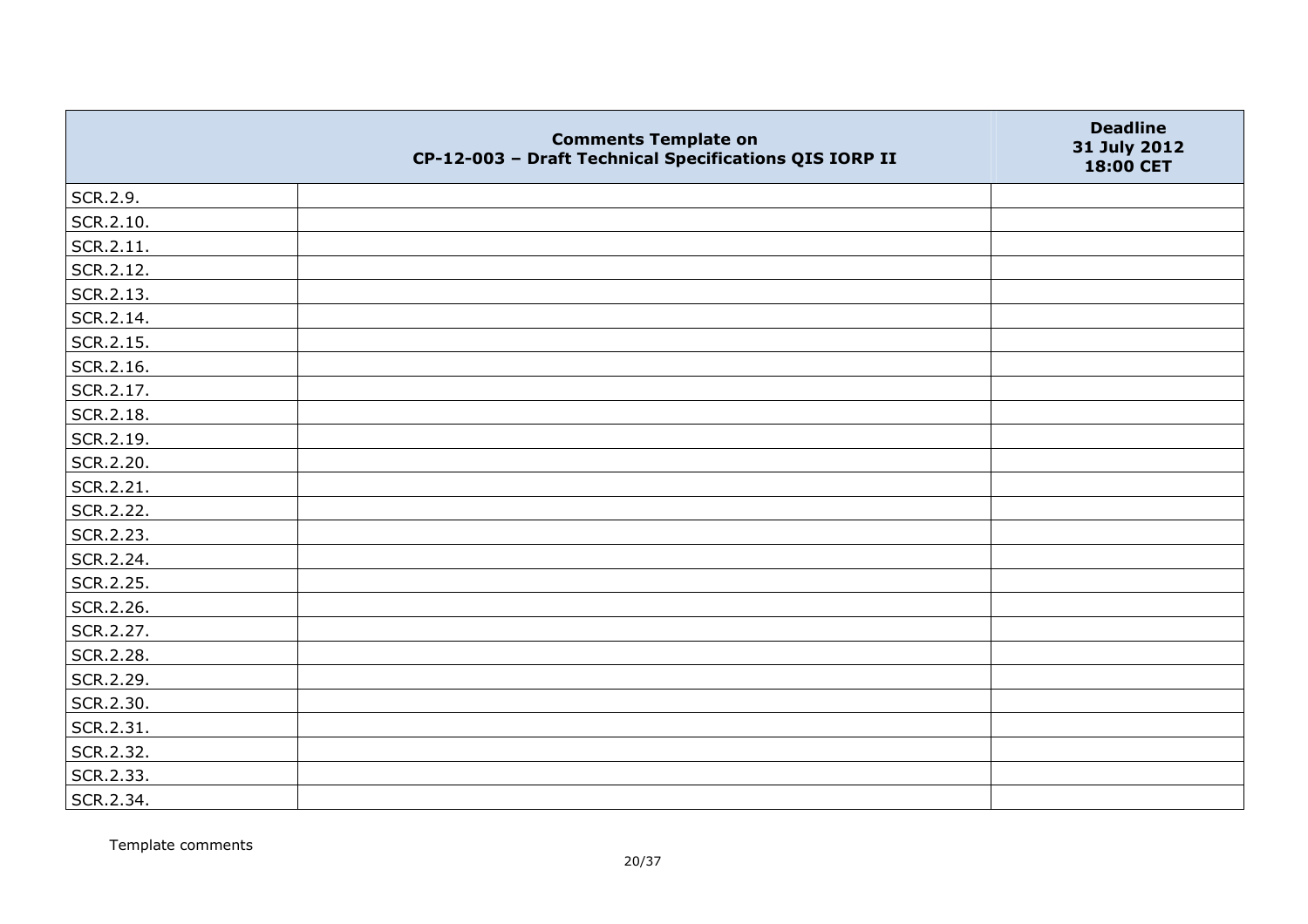|           | <b>Comments Template on</b><br>CP-12-003 - Draft Technical Specifications QIS IORP II                                                                                                                                                                                                                                                                                                                                                                                                                                                                                                                                                                                                                               | <b>Deadline</b><br>31 July 2012<br>18:00 CET |
|-----------|---------------------------------------------------------------------------------------------------------------------------------------------------------------------------------------------------------------------------------------------------------------------------------------------------------------------------------------------------------------------------------------------------------------------------------------------------------------------------------------------------------------------------------------------------------------------------------------------------------------------------------------------------------------------------------------------------------------------|----------------------------------------------|
| SCR.2.35. |                                                                                                                                                                                                                                                                                                                                                                                                                                                                                                                                                                                                                                                                                                                     |                                              |
| SCR.3.1.  |                                                                                                                                                                                                                                                                                                                                                                                                                                                                                                                                                                                                                                                                                                                     |                                              |
| SCR.3.2.  |                                                                                                                                                                                                                                                                                                                                                                                                                                                                                                                                                                                                                                                                                                                     |                                              |
| SCR.3.3.  |                                                                                                                                                                                                                                                                                                                                                                                                                                                                                                                                                                                                                                                                                                                     |                                              |
| SCR.3.4.  |                                                                                                                                                                                                                                                                                                                                                                                                                                                                                                                                                                                                                                                                                                                     |                                              |
| SCR.3.5.  |                                                                                                                                                                                                                                                                                                                                                                                                                                                                                                                                                                                                                                                                                                                     |                                              |
| SCR.3.6.  |                                                                                                                                                                                                                                                                                                                                                                                                                                                                                                                                                                                                                                                                                                                     |                                              |
| SCR.4.1.  |                                                                                                                                                                                                                                                                                                                                                                                                                                                                                                                                                                                                                                                                                                                     |                                              |
| SCR.4.2.  |                                                                                                                                                                                                                                                                                                                                                                                                                                                                                                                                                                                                                                                                                                                     |                                              |
| SCR.4.3.  |                                                                                                                                                                                                                                                                                                                                                                                                                                                                                                                                                                                                                                                                                                                     |                                              |
| SCR.4.4.  |                                                                                                                                                                                                                                                                                                                                                                                                                                                                                                                                                                                                                                                                                                                     |                                              |
|           | The fundamental issue is that market risk which arises from the level or volatility of market prices<br>is neither an appropriate nor very relevant measure of risk for investors in private equity.<br>Investors in private equity are not investing in marketable securities or instruments. They invest<br>in unquoted, non-tradable, non-redeemable, 10-year, closed-end vehicles. The limited<br>partnership is the most common type of PE fund vehicle. Investors make legally-binding<br>commitments which are drawn down over the life of the fund and it is expressly stated that when<br>an investor commits to a PE fund the commitment cannot be redeemed before the end of the life<br>of the fund.    |                                              |
| SCR.5.1.  | Placing a "quasi-market" value on a PE fund during its life and then saying the movement in this<br>reflects the risk faced by investors in the PE fund is simply ignoring the fact that PE investments<br>are not marketable assets in the first place. Movements in a quasi-market value placed on a PE<br>fund during the life of a PE fund really have little relevance in terms of risk for pension funds<br>investing in PE. Within the PE industry interim fair values are really only there as a guide to the<br>general direction of the progress of the underlying investments made between the point of<br>investment and the point of realization. It would be most unusual and unexpected event if the |                                              |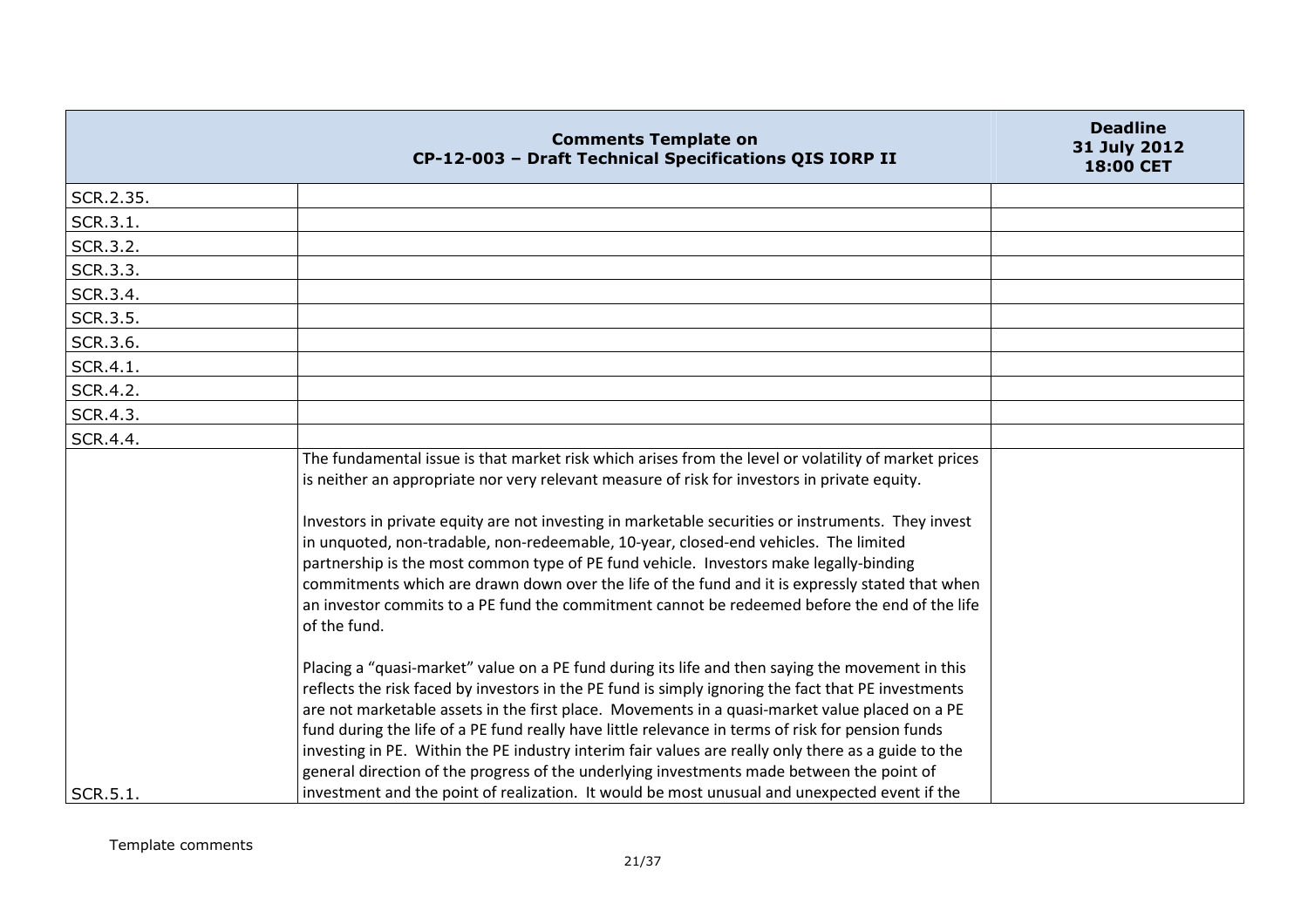|          | <b>Comments Template on</b><br>CP-12-003 - Draft Technical Specifications QIS IORP II                                                                                                                                                                                                                                                                                                                                                                                                                                                                                                                                                                                                                                                                                                                                             | <b>Deadline</b><br>31 July 2012<br>18:00 CET |
|----------|-----------------------------------------------------------------------------------------------------------------------------------------------------------------------------------------------------------------------------------------------------------------------------------------------------------------------------------------------------------------------------------------------------------------------------------------------------------------------------------------------------------------------------------------------------------------------------------------------------------------------------------------------------------------------------------------------------------------------------------------------------------------------------------------------------------------------------------|----------------------------------------------|
|          | proceeds received on realization of an investment in a PE fund were less than the last fair value<br>placed on that investment. Traditionally, private equity investments used to be held at the lower<br>of cost or impairment for most of the period prior to being realized: this may be a rather baffling<br>concept for investors in other asset classes but it worked just fine for private equity investors who<br>recognized that interim valuations of unquoted investments was a pretty irrelevant concept.<br>Private equity, as experienced by investors in the asset class, is a cash flow based investment:<br>money is contractually committed to a fund at the start of its life; drawn down gradually over a<br>number of years; and realization proceeds are then distributed as the underlying investments are |                                              |
|          | realized, which generally only happens in the latter years of the PE fund's life. One of the key risks<br>faced by investors is that they (or their fellow investors in the PE fund) cannot meet their<br>obligation to pay a drawdown of their commitment when it is due.<br>Another key risk is that the commitments drawn down from investors by the PE fund are not<br>returned, i.e. investors do not get back all the original money invested in the PE fund. A PE fund                                                                                                                                                                                                                                                                                                                                                     |                                              |
|          | typically invests in 15-25 underlying unquoted companies over its life (significantly more if it is<br>investing at the venture stage). While it is possible that an unquoted company fails and the<br>money invested in it is not returned (either in whole or part) to the PE fund, this is not a common<br>outcome. Moreover, even if one investment in a PE fund fails, it is highly unlikely that the<br>investment loss will not be more than offset by the gains made on other investments made by the<br>PE fund. Consequently, the likelihood of an entire PE fund not returning the capital drawn down<br>from investors is very low. But then investors further mitigate this risk by building a diversified                                                                                                           |                                              |
|          | portfolio of many PE funds by manger, stage of investment, vintage year of fund raised and<br>geography (for example, our portfolio is currently diversified across almost 100 private equity<br>funds). Consequently, the manner in which pension funds invest in PE is designed to address one<br>of the most relevant risks of investing in the asset class.                                                                                                                                                                                                                                                                                                                                                                                                                                                                   |                                              |
| SCR.5.2. |                                                                                                                                                                                                                                                                                                                                                                                                                                                                                                                                                                                                                                                                                                                                                                                                                                   |                                              |
| SCR.5.3. |                                                                                                                                                                                                                                                                                                                                                                                                                                                                                                                                                                                                                                                                                                                                                                                                                                   |                                              |
| SCR.5.4. |                                                                                                                                                                                                                                                                                                                                                                                                                                                                                                                                                                                                                                                                                                                                                                                                                                   |                                              |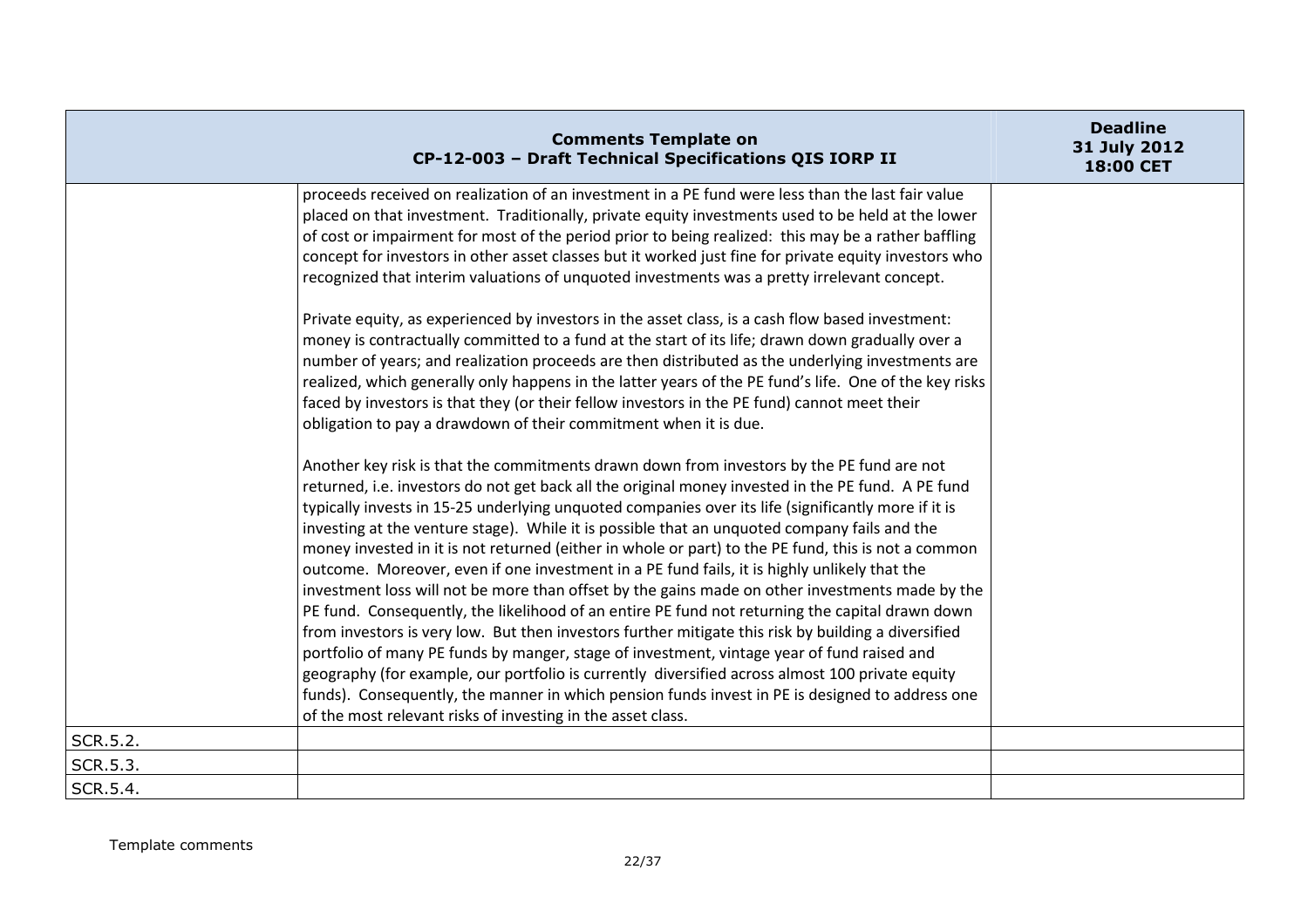|           | <b>Comments Template on</b><br>CP-12-003 - Draft Technical Specifications QIS IORP II                                                                                                                                                                                                                                                                                                                                                                                                                                                                                                                                 | <b>Deadline</b><br>31 July 2012<br>18:00 CET |
|-----------|-----------------------------------------------------------------------------------------------------------------------------------------------------------------------------------------------------------------------------------------------------------------------------------------------------------------------------------------------------------------------------------------------------------------------------------------------------------------------------------------------------------------------------------------------------------------------------------------------------------------------|----------------------------------------------|
| SCR.5.5.  |                                                                                                                                                                                                                                                                                                                                                                                                                                                                                                                                                                                                                       |                                              |
| SCR.5.6.  |                                                                                                                                                                                                                                                                                                                                                                                                                                                                                                                                                                                                                       |                                              |
| SCR.5.7.  |                                                                                                                                                                                                                                                                                                                                                                                                                                                                                                                                                                                                                       |                                              |
| SCR.5.8.  |                                                                                                                                                                                                                                                                                                                                                                                                                                                                                                                                                                                                                       |                                              |
|           | If a single private equity fund is defined as a collective investment fund, then look through would<br>seem to be inappropriate for private equity funds: as explained in the reply to SCR.5.1. above,<br>pension funds gain exposure to private equity by building a balanced and diversified portfolio<br>which consists of many private equity funds (just as a public equity manager builds a portfolio<br>consisting of many stocks). This is how one of the main risks of investing in private equity is<br>mitigated by investors. So the entity in which the pension fund invests is the private equity fund, |                                              |
| SCR.5.9.  | not the underlying assets of the fund. A typical investor's portfolio will consist of many funds.                                                                                                                                                                                                                                                                                                                                                                                                                                                                                                                     |                                              |
| SCR.5.10. |                                                                                                                                                                                                                                                                                                                                                                                                                                                                                                                                                                                                                       |                                              |
| SCR.5.11. |                                                                                                                                                                                                                                                                                                                                                                                                                                                                                                                                                                                                                       |                                              |
| SCR.5.12. |                                                                                                                                                                                                                                                                                                                                                                                                                                                                                                                                                                                                                       |                                              |
| SCR.5.13. |                                                                                                                                                                                                                                                                                                                                                                                                                                                                                                                                                                                                                       |                                              |
| SCR.5.14. |                                                                                                                                                                                                                                                                                                                                                                                                                                                                                                                                                                                                                       |                                              |
| SCR.5.15. |                                                                                                                                                                                                                                                                                                                                                                                                                                                                                                                                                                                                                       |                                              |
| SCR.5.16. |                                                                                                                                                                                                                                                                                                                                                                                                                                                                                                                                                                                                                       |                                              |
| SCR.5.17. |                                                                                                                                                                                                                                                                                                                                                                                                                                                                                                                                                                                                                       |                                              |
| SCR.5.18. |                                                                                                                                                                                                                                                                                                                                                                                                                                                                                                                                                                                                                       |                                              |
| SCR.5.19. |                                                                                                                                                                                                                                                                                                                                                                                                                                                                                                                                                                                                                       |                                              |
| SCR.5.20. |                                                                                                                                                                                                                                                                                                                                                                                                                                                                                                                                                                                                                       |                                              |
| SCR.5.21. |                                                                                                                                                                                                                                                                                                                                                                                                                                                                                                                                                                                                                       |                                              |
| SCR.5.22. |                                                                                                                                                                                                                                                                                                                                                                                                                                                                                                                                                                                                                       |                                              |
| SCR.5.23. |                                                                                                                                                                                                                                                                                                                                                                                                                                                                                                                                                                                                                       |                                              |
| SCR.5.24. |                                                                                                                                                                                                                                                                                                                                                                                                                                                                                                                                                                                                                       |                                              |
| SCR.5.25. |                                                                                                                                                                                                                                                                                                                                                                                                                                                                                                                                                                                                                       |                                              |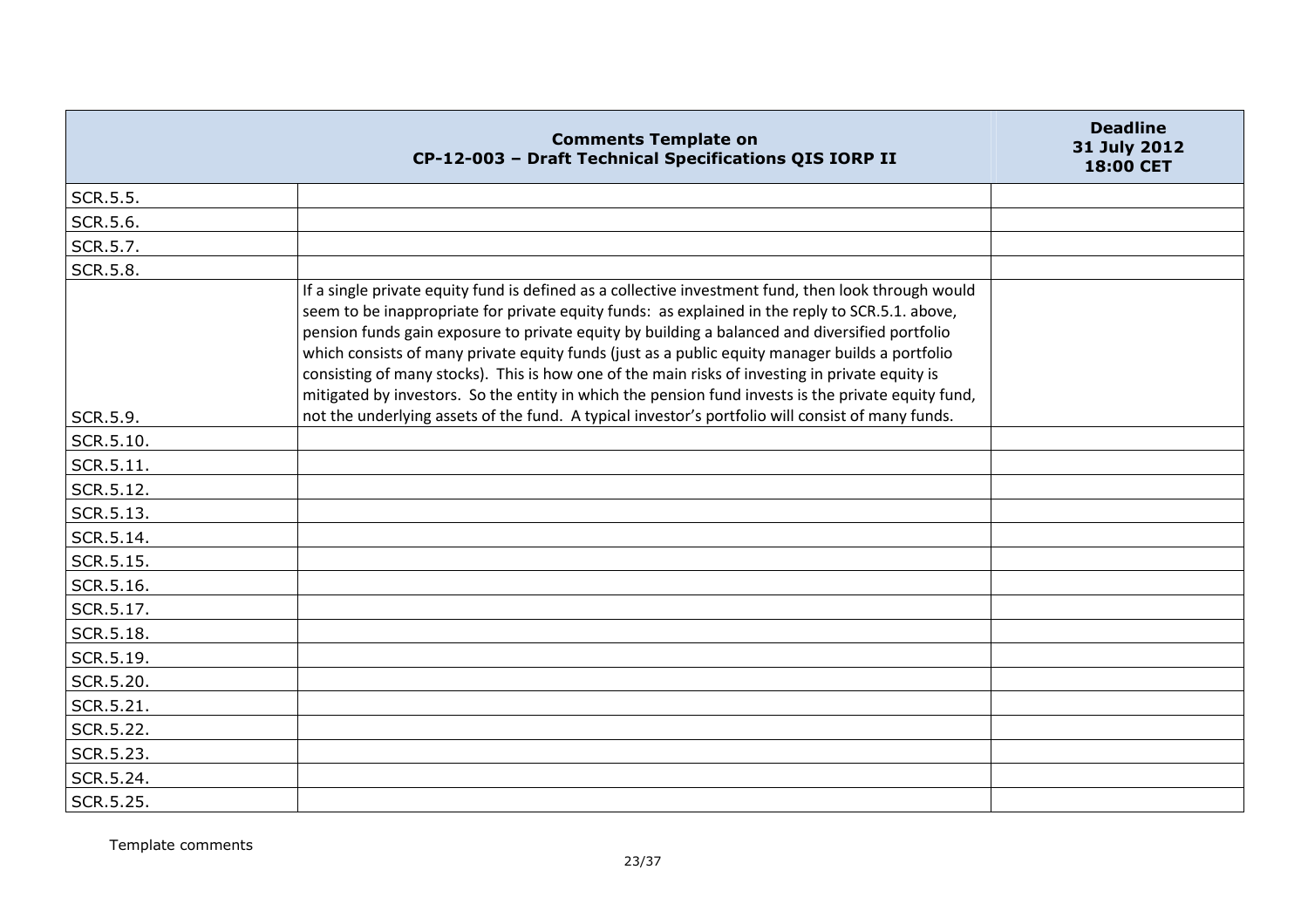|           | <b>Comments Template on</b><br>CP-12-003 - Draft Technical Specifications QIS IORP II                                                                                                                                                                                                                                                                                                                                                                            | <b>Deadline</b><br>31 July 2012<br>18:00 CET |
|-----------|------------------------------------------------------------------------------------------------------------------------------------------------------------------------------------------------------------------------------------------------------------------------------------------------------------------------------------------------------------------------------------------------------------------------------------------------------------------|----------------------------------------------|
| SCR.5.26. |                                                                                                                                                                                                                                                                                                                                                                                                                                                                  |                                              |
| SCR.5.27. |                                                                                                                                                                                                                                                                                                                                                                                                                                                                  |                                              |
|           | As described in various answers above, the risk of investing in private equity is not related to<br>movements in interim values placed on the assets which are unquoted and so have no market<br>value in the first place. The only relevant market value for investors who invest in private equity<br>funds, is the value realized when the underlying unquoted company in which the private equity<br>fund invests is sold or is floated on the stock market. |                                              |
|           | The main risks in private equity are that an investor in a private equity fund cannot meet is<br>contractual obligation to pay a draw down on its commitment when due; or that money invested<br>in an unquoted company by one of the private equity funds, from amongst the portfolio of funds                                                                                                                                                                  |                                              |
| SCR.5.28. | invested in, is lost.                                                                                                                                                                                                                                                                                                                                                                                                                                            |                                              |
| SCR.5.29. |                                                                                                                                                                                                                                                                                                                                                                                                                                                                  |                                              |
| SCR.5.30. |                                                                                                                                                                                                                                                                                                                                                                                                                                                                  |                                              |
| SCR.5.31. |                                                                                                                                                                                                                                                                                                                                                                                                                                                                  |                                              |
| SCR.5.32. |                                                                                                                                                                                                                                                                                                                                                                                                                                                                  |                                              |
|           | The categories of equities seem to be defined based on risk characteristics, where risk is defined<br>in relation to market price volatility. As this is not a relevant risk measure for private equity<br>investment, it would seem that a third category of equity should be created which does actually<br>reflect the risk characteristics of private equity.                                                                                                |                                              |
|           | From the investor perspective it seems that if private equity is included in a category with assets<br>which do not share its risk characteristics, then calibrating the risk becomes almost a box-ticking,                                                                                                                                                                                                                                                      |                                              |
| SCR.5.33. | mechanical exercise, rather than something which actually measures the risk faced.                                                                                                                                                                                                                                                                                                                                                                               |                                              |
| SCR.5.34. |                                                                                                                                                                                                                                                                                                                                                                                                                                                                  |                                              |
| SCR.5.35. |                                                                                                                                                                                                                                                                                                                                                                                                                                                                  |                                              |
| SCR.5.36. |                                                                                                                                                                                                                                                                                                                                                                                                                                                                  |                                              |
| SCR.5.37. |                                                                                                                                                                                                                                                                                                                                                                                                                                                                  |                                              |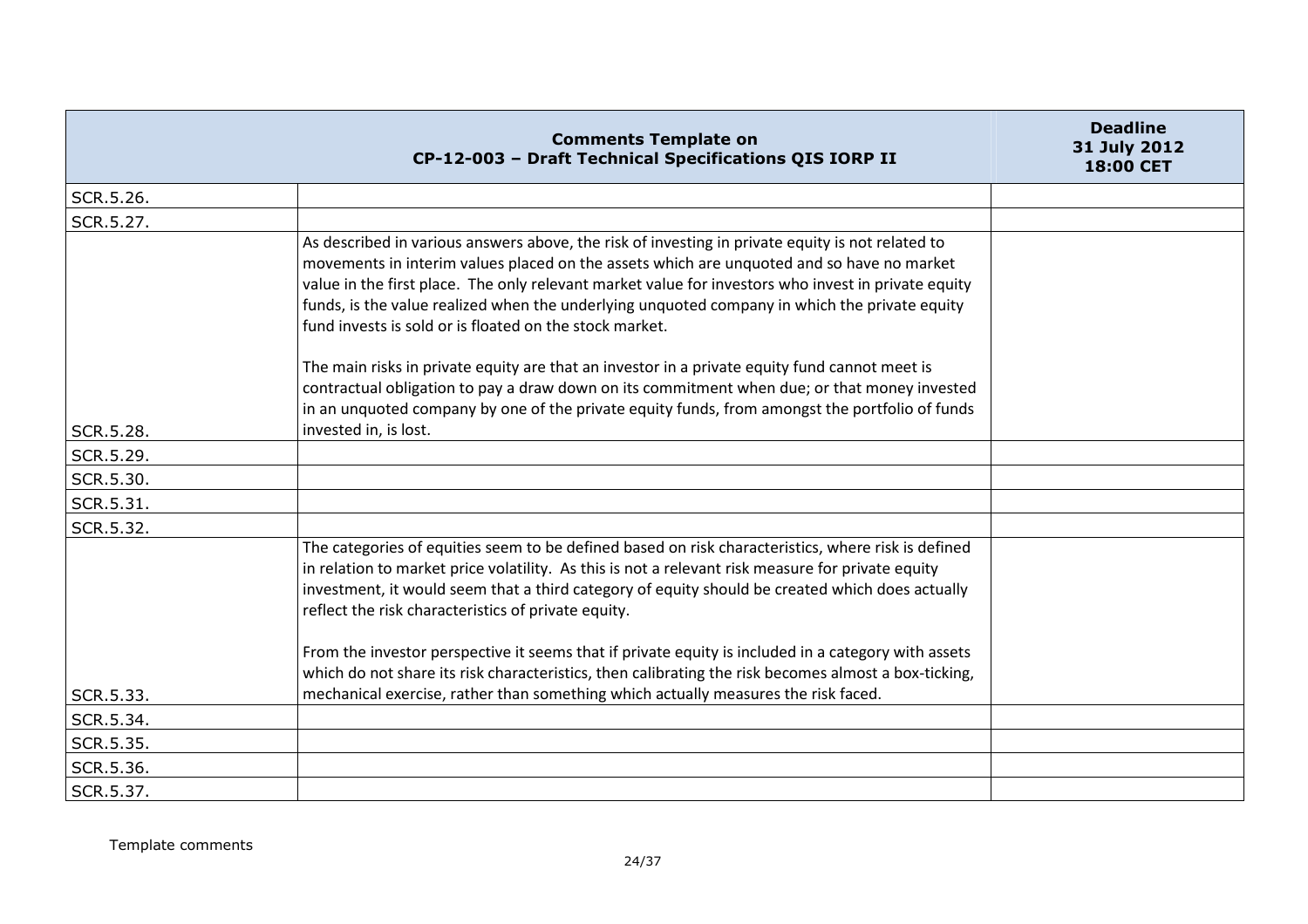|           | <b>Comments Template on</b><br>CP-12-003 - Draft Technical Specifications QIS IORP II                                                                                                                                                                                                                                                                                                                                                                        | <b>Deadline</b><br>31 July 2012<br>18:00 CET |
|-----------|--------------------------------------------------------------------------------------------------------------------------------------------------------------------------------------------------------------------------------------------------------------------------------------------------------------------------------------------------------------------------------------------------------------------------------------------------------------|----------------------------------------------|
|           | We agree private equity investment should be included in the determination of the capital<br>requirement. It just needs to be included properly. That means performing an appropriate<br>calibration calculation. To do that requires the correct methodology to be applied to an<br>appropriate (i.e. relevant) index, as set out in the EVCA Research Paper "Calibration of Risk and<br>Correlations in Private Equity" submitted to EIOPA on 20 May 2012. |                                              |
| SCR.5.38. | If the appropriate calibration is not made, it would seem to defeat the point of doing the<br>calibration in the first place: for the calibration to be helpful to investors and regulators alike it<br>surely has to be based on the right elements which reflect the actual risks and characteristics of<br>the private equity asset class?                                                                                                                |                                              |
| SCR.5.39. |                                                                                                                                                                                                                                                                                                                                                                                                                                                              |                                              |
| SCR.5.40. |                                                                                                                                                                                                                                                                                                                                                                                                                                                              |                                              |
|           | Just by saying private equity is included in "Other equity" it doesn't make private equity share the<br>risk characteristics of the other assets included in this category. It is difficult to see how ignoring<br>this fact is helpful to investors in private equity trying to calibrate the risk of investing in private                                                                                                                                  |                                              |
| SCR.5.41. | equity.                                                                                                                                                                                                                                                                                                                                                                                                                                                      |                                              |
| SCR.5.42. |                                                                                                                                                                                                                                                                                                                                                                                                                                                              |                                              |
| SCR.5.43. |                                                                                                                                                                                                                                                                                                                                                                                                                                                              |                                              |
| SCR.5.44. |                                                                                                                                                                                                                                                                                                                                                                                                                                                              |                                              |
| SCR.5.45. |                                                                                                                                                                                                                                                                                                                                                                                                                                                              |                                              |
| SCR.5.46. |                                                                                                                                                                                                                                                                                                                                                                                                                                                              |                                              |
| SCR.5.47. |                                                                                                                                                                                                                                                                                                                                                                                                                                                              |                                              |
| SCR.5.48. |                                                                                                                                                                                                                                                                                                                                                                                                                                                              |                                              |
| SCR.5.49. |                                                                                                                                                                                                                                                                                                                                                                                                                                                              |                                              |
| SCR.5.50. |                                                                                                                                                                                                                                                                                                                                                                                                                                                              |                                              |
| SCR.5.51. |                                                                                                                                                                                                                                                                                                                                                                                                                                                              |                                              |
| SCR.5.52. |                                                                                                                                                                                                                                                                                                                                                                                                                                                              |                                              |
| SCR.5.53. |                                                                                                                                                                                                                                                                                                                                                                                                                                                              |                                              |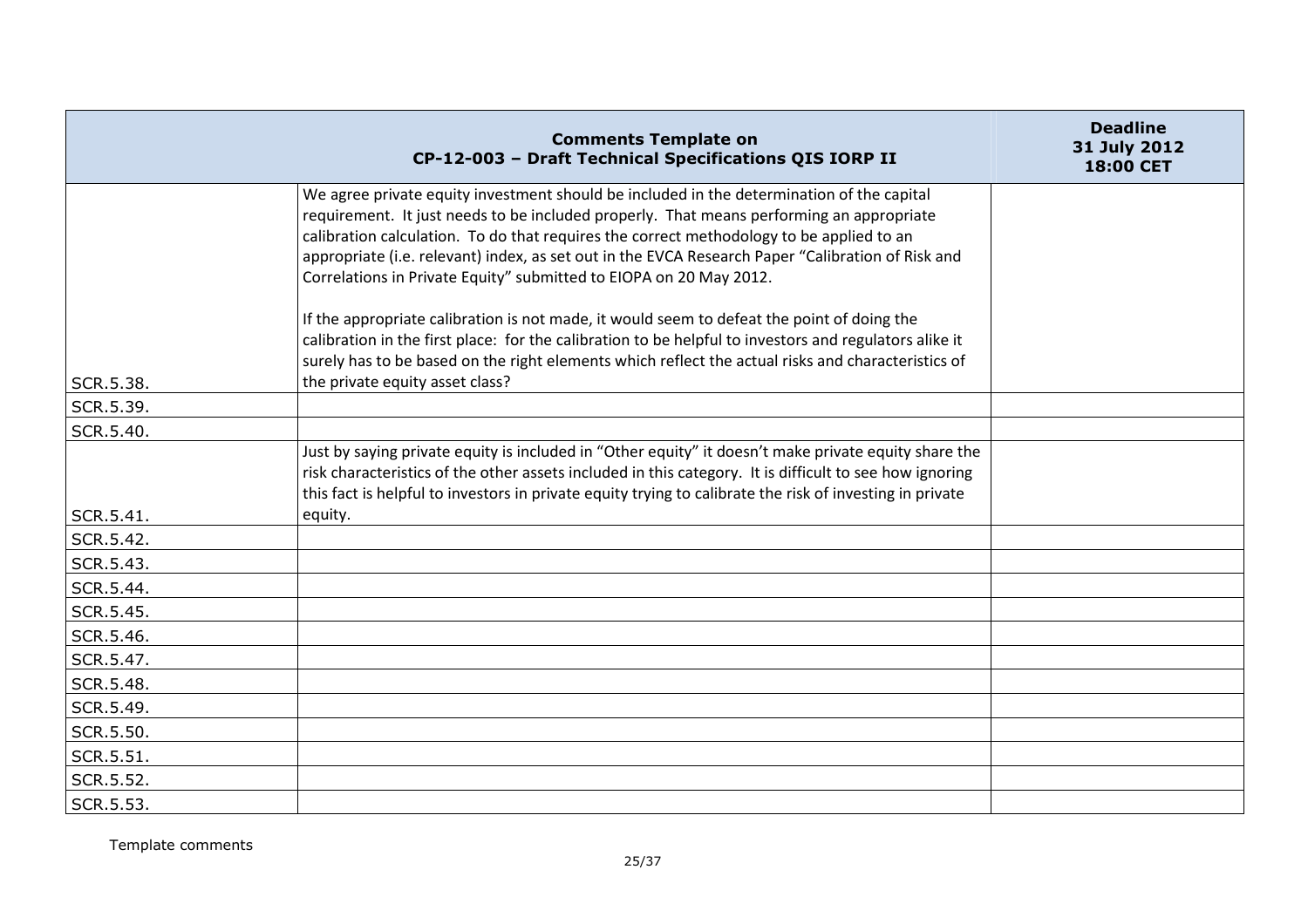|           | <b>Comments Template on</b><br>CP-12-003 - Draft Technical Specifications QIS IORP II | <b>Deadline</b><br>31 July 2012<br>18:00 CET |
|-----------|---------------------------------------------------------------------------------------|----------------------------------------------|
| SCR.5.54. |                                                                                       |                                              |
| SCR.5.55. |                                                                                       |                                              |
| SCR.5.56. |                                                                                       |                                              |
| SCR.5.57. |                                                                                       |                                              |
| SCR.5.58. |                                                                                       |                                              |
| SCR.5.59. |                                                                                       |                                              |
| SCR.5.60. |                                                                                       |                                              |
| SCR.5.61. |                                                                                       |                                              |
| SCR.5.62. |                                                                                       |                                              |
| SCR.5.63. |                                                                                       |                                              |
| SCR.5.64. |                                                                                       |                                              |
| SCR.5.65. |                                                                                       |                                              |
| SCR.5.66. |                                                                                       |                                              |
| SCR.5.67. |                                                                                       |                                              |
| SCR.5.68. |                                                                                       |                                              |
| SCR.5.69. |                                                                                       |                                              |
| SCR.5.70. |                                                                                       |                                              |
| SCR.5.71. |                                                                                       |                                              |
| SCR.5.72. |                                                                                       |                                              |
| SCR.5.73. |                                                                                       |                                              |
| SCR.5.74. |                                                                                       |                                              |
| SCR.5.75. |                                                                                       |                                              |
| SCR.5.76. |                                                                                       |                                              |
| SCR.5.77. |                                                                                       |                                              |
| SCR.5.78. |                                                                                       |                                              |
| SCR.5.79. |                                                                                       |                                              |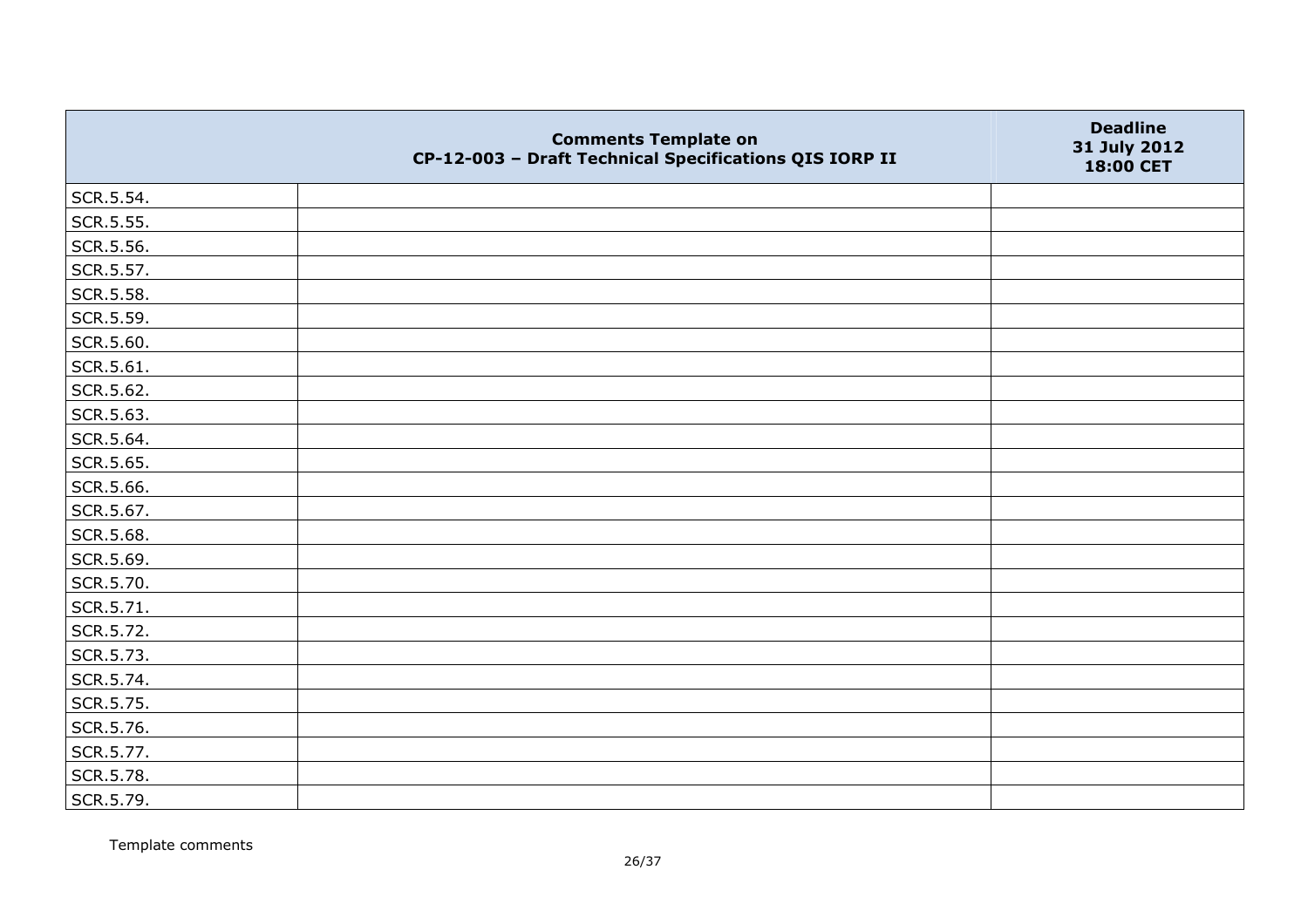|            | <b>Comments Template on</b><br>CP-12-003 - Draft Technical Specifications QIS IORP II | <b>Deadline</b><br>31 July 2012<br>18:00 CET |
|------------|---------------------------------------------------------------------------------------|----------------------------------------------|
| SCR.5.80.  |                                                                                       |                                              |
| SCR.5.81.  |                                                                                       |                                              |
| SCR.5.82.  |                                                                                       |                                              |
| SCR.5.83.  |                                                                                       |                                              |
| SCR.5.84.  |                                                                                       |                                              |
| SCR.5.85.  |                                                                                       |                                              |
| SCR.5.86.  |                                                                                       |                                              |
| SCR.5.87.  |                                                                                       |                                              |
| SCR.5.88.  |                                                                                       |                                              |
| SCR.5.89.  |                                                                                       |                                              |
| SCR.5.90.  |                                                                                       |                                              |
| SCR.5.91.  |                                                                                       |                                              |
| SCR.5.92.  |                                                                                       |                                              |
| SCR.5.93.  |                                                                                       |                                              |
| SCR.5.94.  |                                                                                       |                                              |
| SCR.5.95.  |                                                                                       |                                              |
| SCR.5.96.  |                                                                                       |                                              |
| SCR.5.97.  |                                                                                       |                                              |
| SCR.5.98.  |                                                                                       |                                              |
| SCR.5.99.  |                                                                                       |                                              |
| SCR.5.100. |                                                                                       |                                              |
| SCR.5.101. |                                                                                       |                                              |
| SCR.5.102. |                                                                                       |                                              |
| SCR.5.103. |                                                                                       |                                              |
| SCR.5.104. |                                                                                       |                                              |
| SCR.5.105. |                                                                                       |                                              |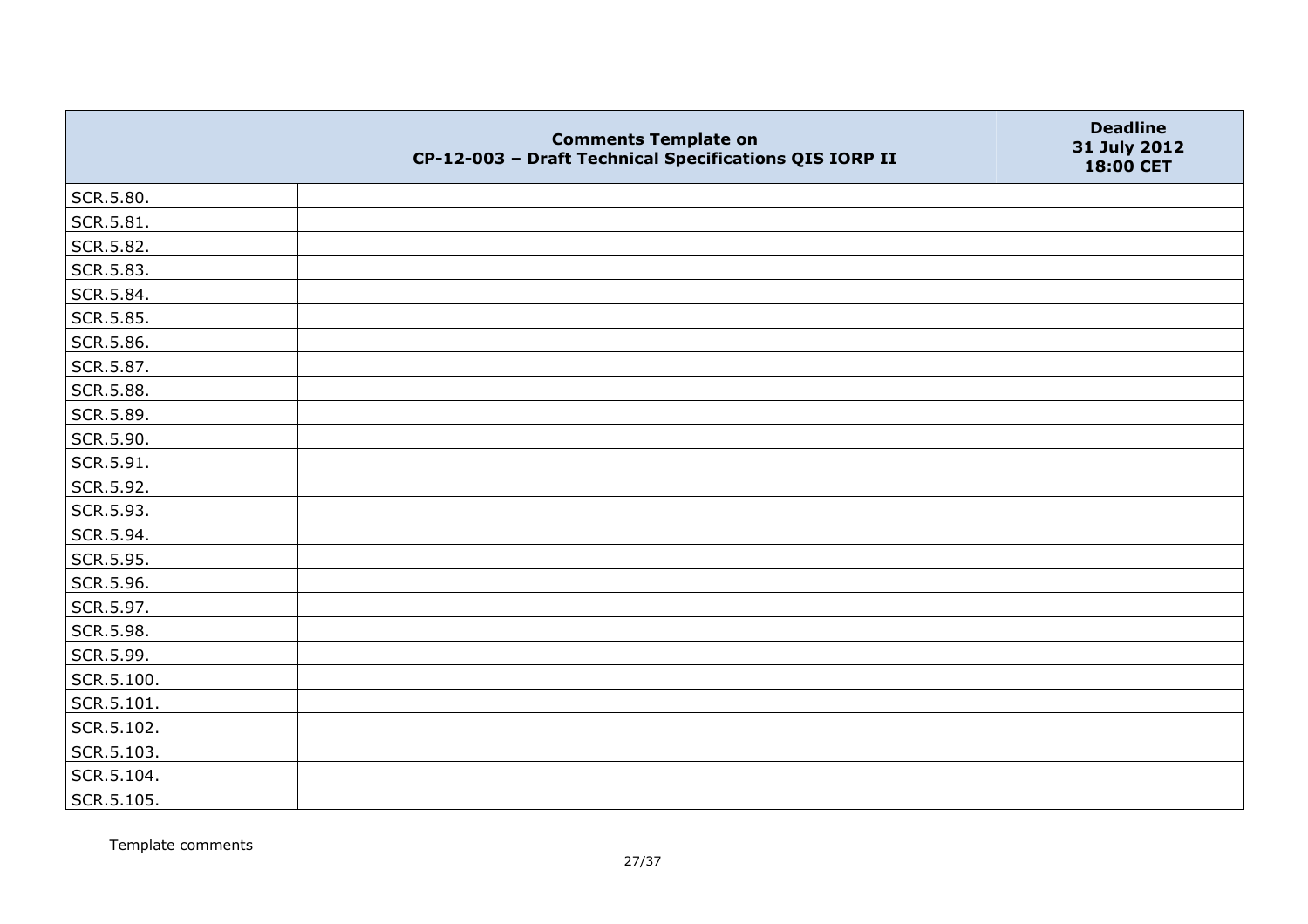|                    | <b>Comments Template on</b><br>CP-12-003 - Draft Technical Specifications QIS IORP II | <b>Deadline</b><br>31 July 2012<br>18:00 CET |
|--------------------|---------------------------------------------------------------------------------------|----------------------------------------------|
| SCR.5.106.         |                                                                                       |                                              |
| SCR.5.107.         |                                                                                       |                                              |
| SCR.5.108.         |                                                                                       |                                              |
| SCR.5.109.         |                                                                                       |                                              |
| SCR.5.110.         |                                                                                       |                                              |
| $\vert$ SCR.5.111. |                                                                                       |                                              |
| SCR.5.112.         |                                                                                       |                                              |
| SCR.5.113.         |                                                                                       |                                              |
| SCR.5.114.         |                                                                                       |                                              |
| SCR.5.115.         |                                                                                       |                                              |
| SCR.5.116.         |                                                                                       |                                              |
| SCR.5.117.         |                                                                                       |                                              |
| SCR.5.118.         |                                                                                       |                                              |
| SCR.5.119.         |                                                                                       |                                              |
| SCR.5.120.         |                                                                                       |                                              |
| SCR.5.121.         |                                                                                       |                                              |
| SCR.5.122.         |                                                                                       |                                              |
| SCR.5.123.         |                                                                                       |                                              |
| SCR.5.124.         |                                                                                       |                                              |
| SCR.5.125.         |                                                                                       |                                              |
| SCR.5.126.         |                                                                                       |                                              |
| SCR.5.127.         |                                                                                       |                                              |
| SCR.5.128.         |                                                                                       |                                              |
| SCR.5.129.         |                                                                                       |                                              |
| SCR.5.130.         |                                                                                       |                                              |
| SCR.5.131.         |                                                                                       |                                              |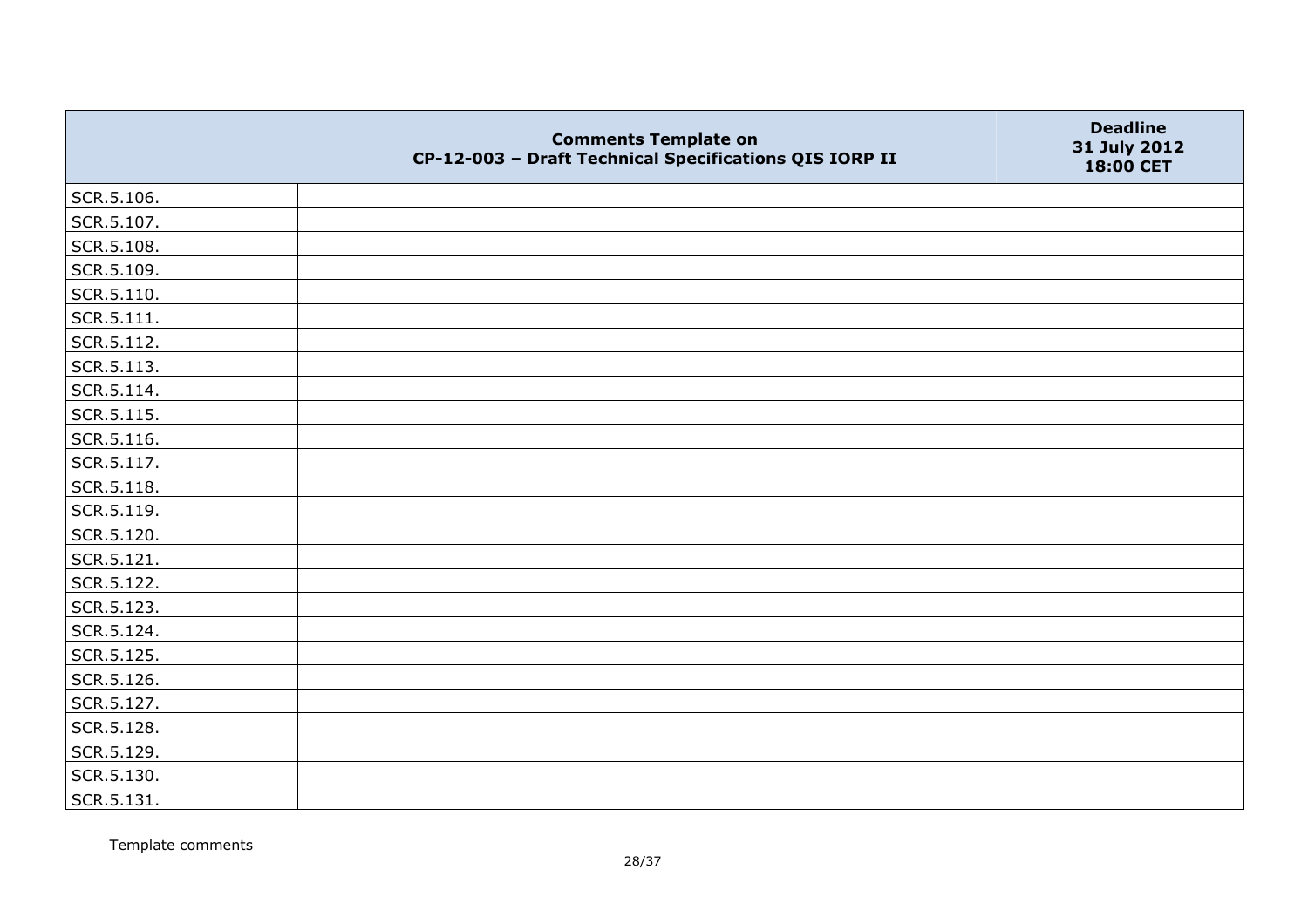|                   | <b>Comments Template on</b><br>CP-12-003 - Draft Technical Specifications QIS IORP II | <b>Deadline</b><br>31 July 2012<br>18:00 CET |
|-------------------|---------------------------------------------------------------------------------------|----------------------------------------------|
| SCR.6.1.          |                                                                                       |                                              |
| SCR.6.2.          |                                                                                       |                                              |
| SCR.6.3.          |                                                                                       |                                              |
| SCR.6.4.          |                                                                                       |                                              |
| SCR.6.5.          |                                                                                       |                                              |
| SCR.6.6.          |                                                                                       |                                              |
| SCR.6.7.          |                                                                                       |                                              |
| SCR.6.8.          |                                                                                       |                                              |
| SCR.6.9.          |                                                                                       |                                              |
| SCR.6.10.         |                                                                                       |                                              |
| $\vert$ SCR.6.11. |                                                                                       |                                              |
| SCR.6.12.         |                                                                                       |                                              |
| SCR.6.13.         |                                                                                       |                                              |
| SCR.6.14.         |                                                                                       |                                              |
| SCR.6.15.         |                                                                                       |                                              |
| SCR.6.16.         |                                                                                       |                                              |
| SCR.6.17.         |                                                                                       |                                              |
| SCR.6.18.         |                                                                                       |                                              |
| SCR.6.19.         |                                                                                       |                                              |
| SCR.6.20.         |                                                                                       |                                              |
| SCR.6.21.         |                                                                                       |                                              |
| SCR.6.22.         |                                                                                       |                                              |
| SCR.6.23.         |                                                                                       |                                              |
| SCR.6.24.         |                                                                                       |                                              |
| SCR.6.25.         |                                                                                       |                                              |
| SCR.6.26.         |                                                                                       |                                              |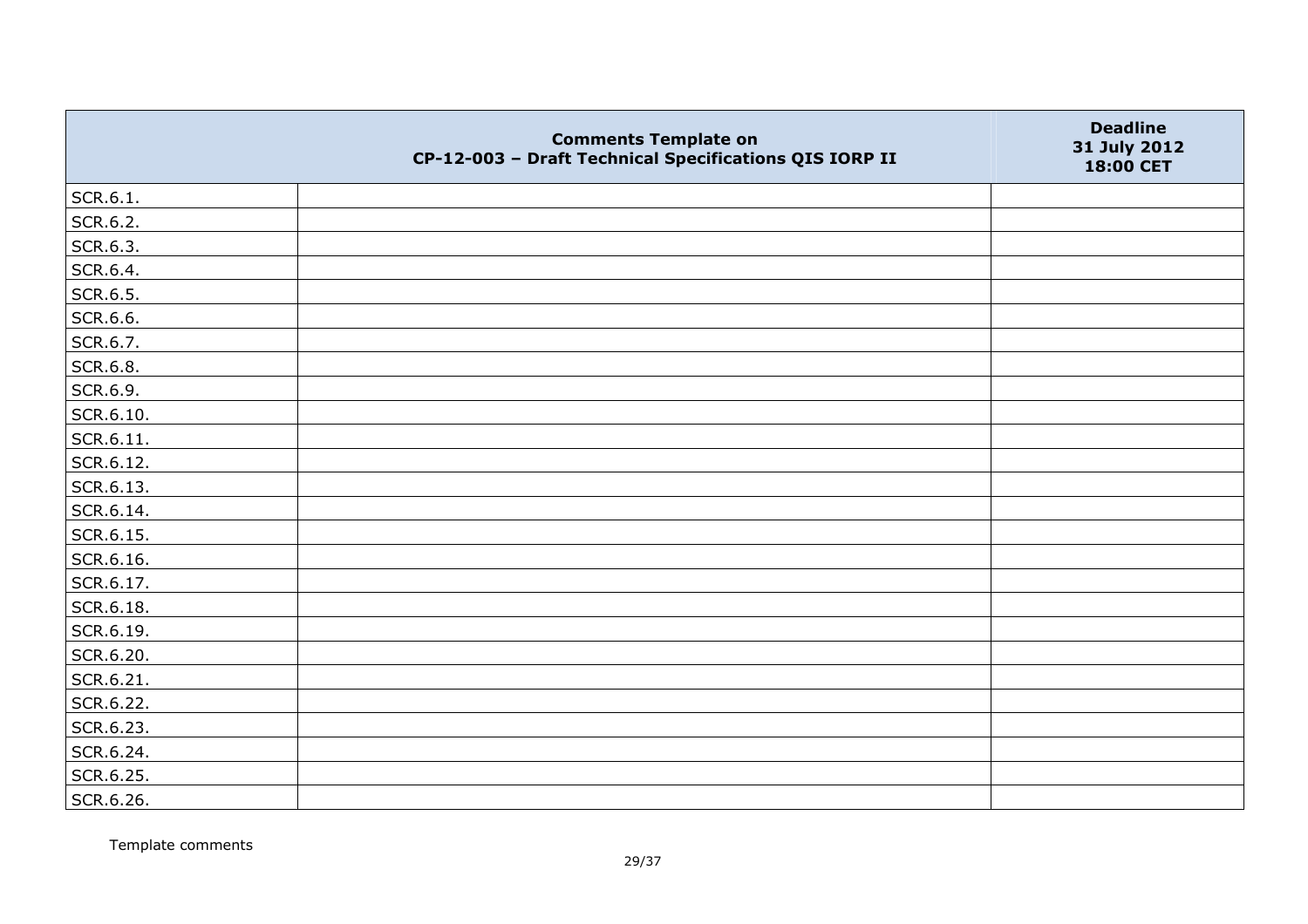|           | <b>Comments Template on</b><br>CP-12-003 - Draft Technical Specifications QIS IORP II | <b>Deadline</b><br>31 July 2012<br>18:00 CET |
|-----------|---------------------------------------------------------------------------------------|----------------------------------------------|
| SCR.6.27. |                                                                                       |                                              |
| SCR.6.28. |                                                                                       |                                              |
| SCR.6.29. |                                                                                       |                                              |
| SCR.6.30. |                                                                                       |                                              |
| SCR.6.31. |                                                                                       |                                              |
| SCR.6.32. |                                                                                       |                                              |
| SCR.7.1.  |                                                                                       |                                              |
| SCR.7.2.  |                                                                                       |                                              |
| SCR.7.3.  |                                                                                       |                                              |
| SCR.7.4.  |                                                                                       |                                              |
| SCR.7.5.  |                                                                                       |                                              |
| SCR.7.6.  |                                                                                       |                                              |
| SCR.7.7.  |                                                                                       |                                              |
| SCR.7.8.  |                                                                                       |                                              |
| SCR.7.9.  |                                                                                       |                                              |
| SCR.7.10. |                                                                                       |                                              |
| SCR.7.11. |                                                                                       |                                              |
| SCR.7.12. |                                                                                       |                                              |
| SCR.7.13. |                                                                                       |                                              |
| SCR.7.14. |                                                                                       |                                              |
| SCR.7.15. |                                                                                       |                                              |
| SCR.7.16. |                                                                                       |                                              |
| SCR.7.17. |                                                                                       |                                              |
| SCR.7.18. |                                                                                       |                                              |
| SCR.7.19. |                                                                                       |                                              |
| SCR.7.20. |                                                                                       |                                              |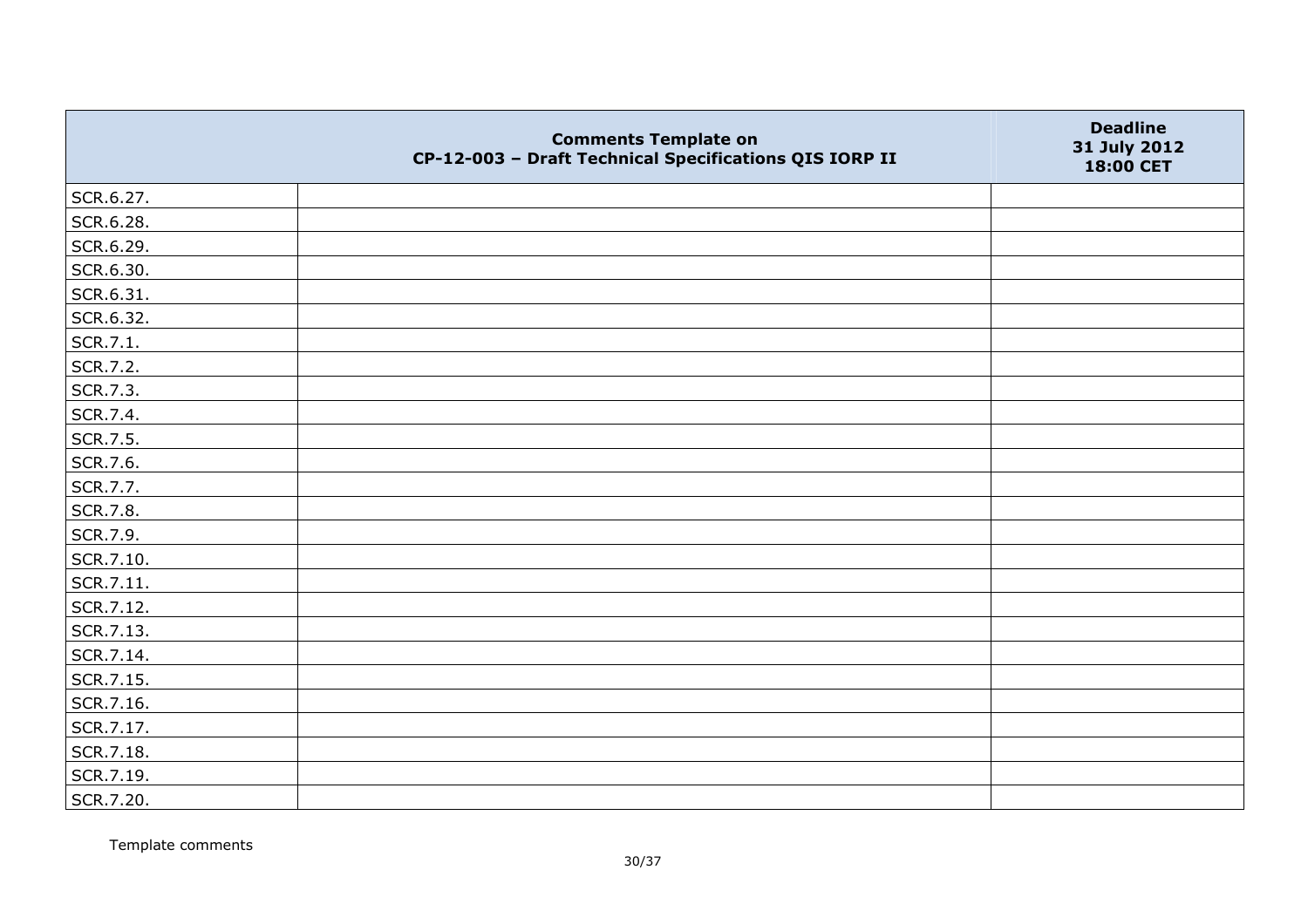|           | <b>Comments Template on</b><br>CP-12-003 - Draft Technical Specifications QIS IORP II | <b>Deadline</b><br>31 July 2012<br>18:00 CET |
|-----------|---------------------------------------------------------------------------------------|----------------------------------------------|
| SCR.7.21. |                                                                                       |                                              |
| SCR.7.22. |                                                                                       |                                              |
| SCR.7.23. |                                                                                       |                                              |
| SCR.7.24. |                                                                                       |                                              |
| SCR.7.25. |                                                                                       |                                              |
| SCR.7.26. |                                                                                       |                                              |
| SCR.7.27. |                                                                                       |                                              |
| SCR.7.28. |                                                                                       |                                              |
| SCR.7.29. |                                                                                       |                                              |
| SCR.7.30. |                                                                                       |                                              |
| SCR.7.31. |                                                                                       |                                              |
| SCR.7.32. |                                                                                       |                                              |
| SCR.7.33. |                                                                                       |                                              |
| SCR.7.34. |                                                                                       |                                              |
| SCR.7.35. |                                                                                       |                                              |
| SCR.7.36. |                                                                                       |                                              |
| SCR.7.37. |                                                                                       |                                              |
| SCR.7.38. |                                                                                       |                                              |
| SCR.7.39. |                                                                                       |                                              |
| SCR.7.40. |                                                                                       |                                              |
| SCR.7.41. |                                                                                       |                                              |
| SCR.7.42. |                                                                                       |                                              |
| SCR.7.43. |                                                                                       |                                              |
| SCR.7.44. |                                                                                       |                                              |
| SCR.7.45. |                                                                                       |                                              |
| SCR.7.46. |                                                                                       |                                              |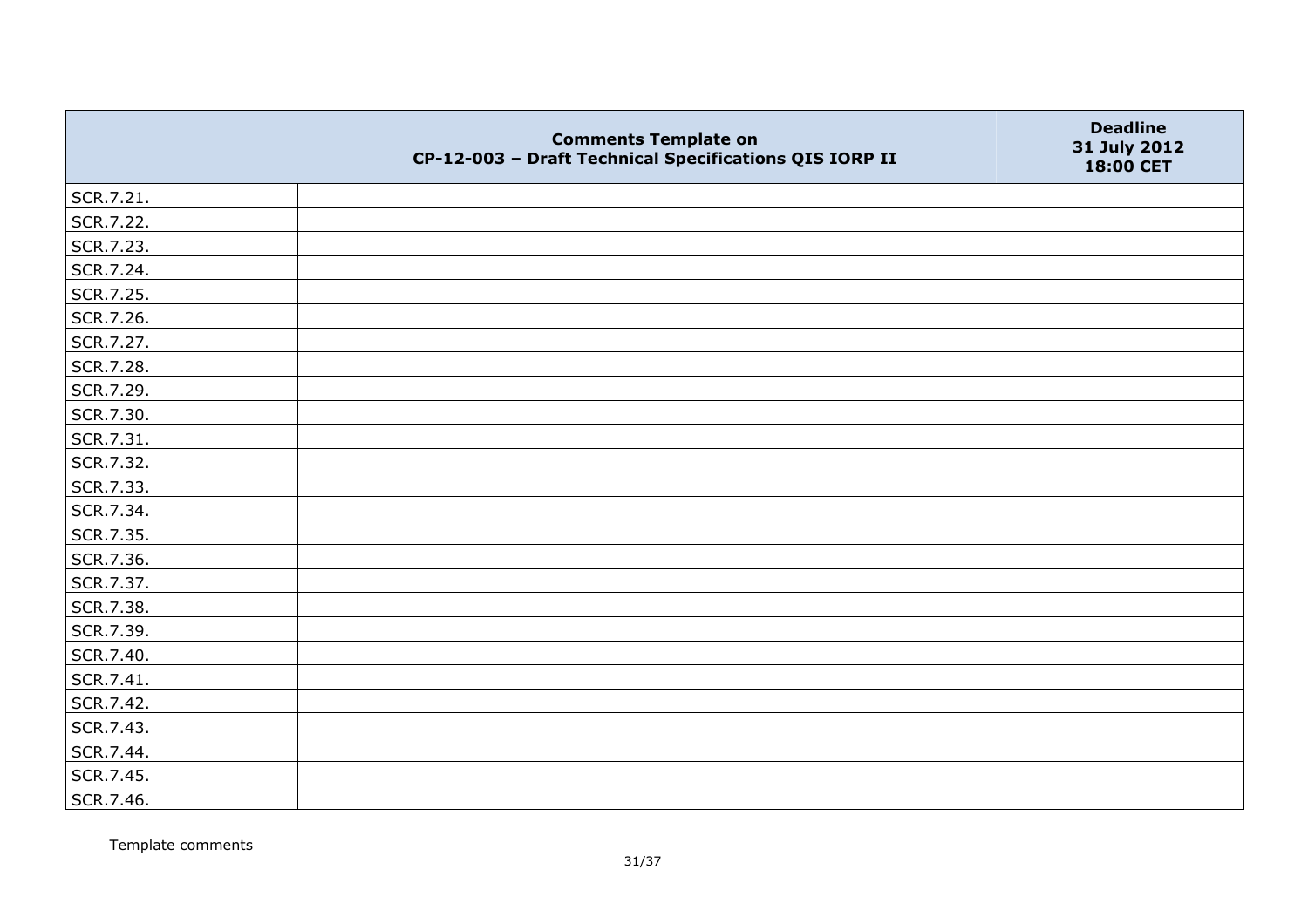|           | <b>Comments Template on</b><br>CP-12-003 - Draft Technical Specifications QIS IORP II | <b>Deadline</b><br>31 July 2012<br>18:00 CET |
|-----------|---------------------------------------------------------------------------------------|----------------------------------------------|
| SCR.7.47. |                                                                                       |                                              |
| SCR.7.48. |                                                                                       |                                              |
| SCR.7.49. |                                                                                       |                                              |
| SCR.7.50. |                                                                                       |                                              |
| SCR.7.51. |                                                                                       |                                              |
| SCR.7.52. |                                                                                       |                                              |
| SCR.7.53. |                                                                                       |                                              |
| SCR.7.54. |                                                                                       |                                              |
| SCR.7.55. |                                                                                       |                                              |
| SCR.7.56. |                                                                                       |                                              |
| SCR.7.57. |                                                                                       |                                              |
| SCR.7.58. |                                                                                       |                                              |
| SCR.7.59. |                                                                                       |                                              |
| SCR.7.60. |                                                                                       |                                              |
| SCR.7.61. |                                                                                       |                                              |
| SCR.7.62. |                                                                                       |                                              |
| SCR.7.63. |                                                                                       |                                              |
| SCR.7.64. |                                                                                       |                                              |
| SCR.7.65. |                                                                                       |                                              |
| SCR.7.66. |                                                                                       |                                              |
| SCR.7.67. |                                                                                       |                                              |
| SCR.7.68. |                                                                                       |                                              |
| SCR.7.69. |                                                                                       |                                              |
| SCR.7.70. |                                                                                       |                                              |
| SCR.7.71. |                                                                                       |                                              |
| SCR.7.72. |                                                                                       |                                              |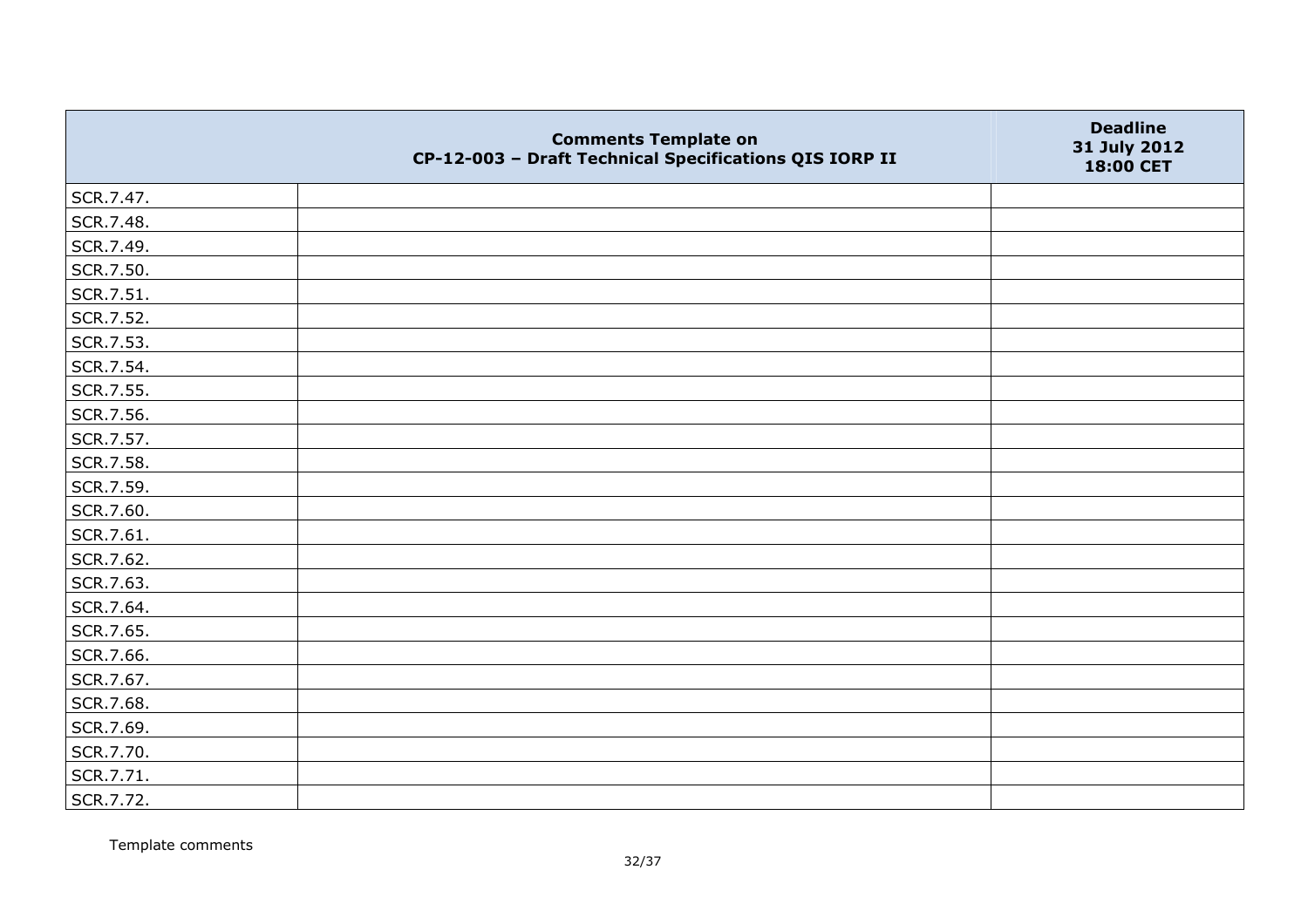|           | <b>Comments Template on</b><br>CP-12-003 - Draft Technical Specifications QIS IORP II | <b>Deadline</b><br>31 July 2012<br>18:00 CET |
|-----------|---------------------------------------------------------------------------------------|----------------------------------------------|
| SCR.7.73. |                                                                                       |                                              |
| SCR.7.74. |                                                                                       |                                              |
| SCR.7.75. |                                                                                       |                                              |
| SCR.7.76. |                                                                                       |                                              |
| SCR.7.77. |                                                                                       |                                              |
| SCR.7.78. |                                                                                       |                                              |
| SCR.7.79. |                                                                                       |                                              |
| SCR.7.80. |                                                                                       |                                              |
| SCR.7.81. |                                                                                       |                                              |
| SCR.7.82. |                                                                                       |                                              |
| SCR.7.83. |                                                                                       |                                              |
| SCR.7.84. |                                                                                       |                                              |
| SCR.7.85. |                                                                                       |                                              |
| SCR.7.86. |                                                                                       |                                              |
| SCR.7.87. |                                                                                       |                                              |
| SCR.8.1.  |                                                                                       |                                              |
| SCR.8.2.  |                                                                                       |                                              |
| SCR.8.3.  |                                                                                       |                                              |
| SCR.8.4.  |                                                                                       |                                              |
| SCR.8.5.  |                                                                                       |                                              |
| SCR.8.6.  |                                                                                       |                                              |
| SCR.8.7.  |                                                                                       |                                              |
| SCR.9.1.  |                                                                                       |                                              |
| SCR.9.2.  |                                                                                       |                                              |
| SCR.9.3.  |                                                                                       |                                              |
| SCR.9.4.  |                                                                                       |                                              |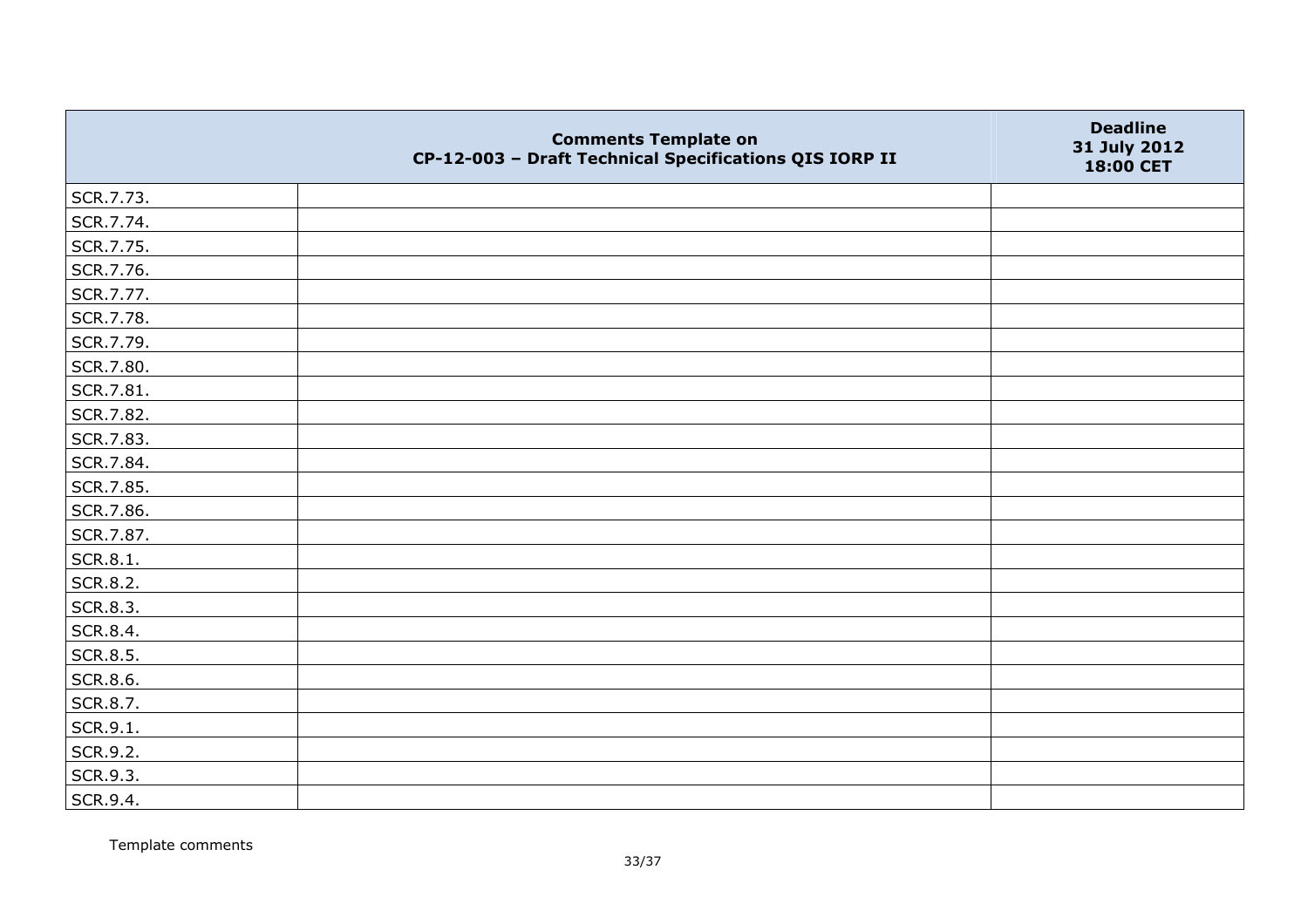|                 | <b>Comments Template on</b><br>CP-12-003 - Draft Technical Specifications QIS IORP II | <b>Deadline</b><br>31 July 2012<br>18:00 CET |
|-----------------|---------------------------------------------------------------------------------------|----------------------------------------------|
| SCR.9.5.        |                                                                                       |                                              |
| SCR.9.6.        |                                                                                       |                                              |
| SCR.9.7.        |                                                                                       |                                              |
| <b>SCR.9.8.</b> |                                                                                       |                                              |
| SCR.9.9.        |                                                                                       |                                              |
| SCR.9.10.       |                                                                                       |                                              |
| SCR.9.11.       |                                                                                       |                                              |
| SCR.9.12.       |                                                                                       |                                              |
| SCR.9.13.       |                                                                                       |                                              |
| SCR.9.14.       |                                                                                       |                                              |
| SCR.9.15.       |                                                                                       |                                              |
| SCR.9.16.       |                                                                                       |                                              |
| SCR.9.17.       |                                                                                       |                                              |
| SCR.9.18.       |                                                                                       |                                              |
| SCR.9.19.       |                                                                                       |                                              |
| SCR.9.20.       |                                                                                       |                                              |
| SCR.9.21.       |                                                                                       |                                              |
| SCR.9.22.       |                                                                                       |                                              |
| SCR.9.23.       |                                                                                       |                                              |
| SCR.9.24.       |                                                                                       |                                              |
| SCR.9.25.       |                                                                                       |                                              |
| SCR.9.26.       |                                                                                       |                                              |
| SCR.9.27.       |                                                                                       |                                              |
| SCR.9.28.       |                                                                                       |                                              |
| SCR.9.29.       |                                                                                       |                                              |
| SCR.9.30.       |                                                                                       |                                              |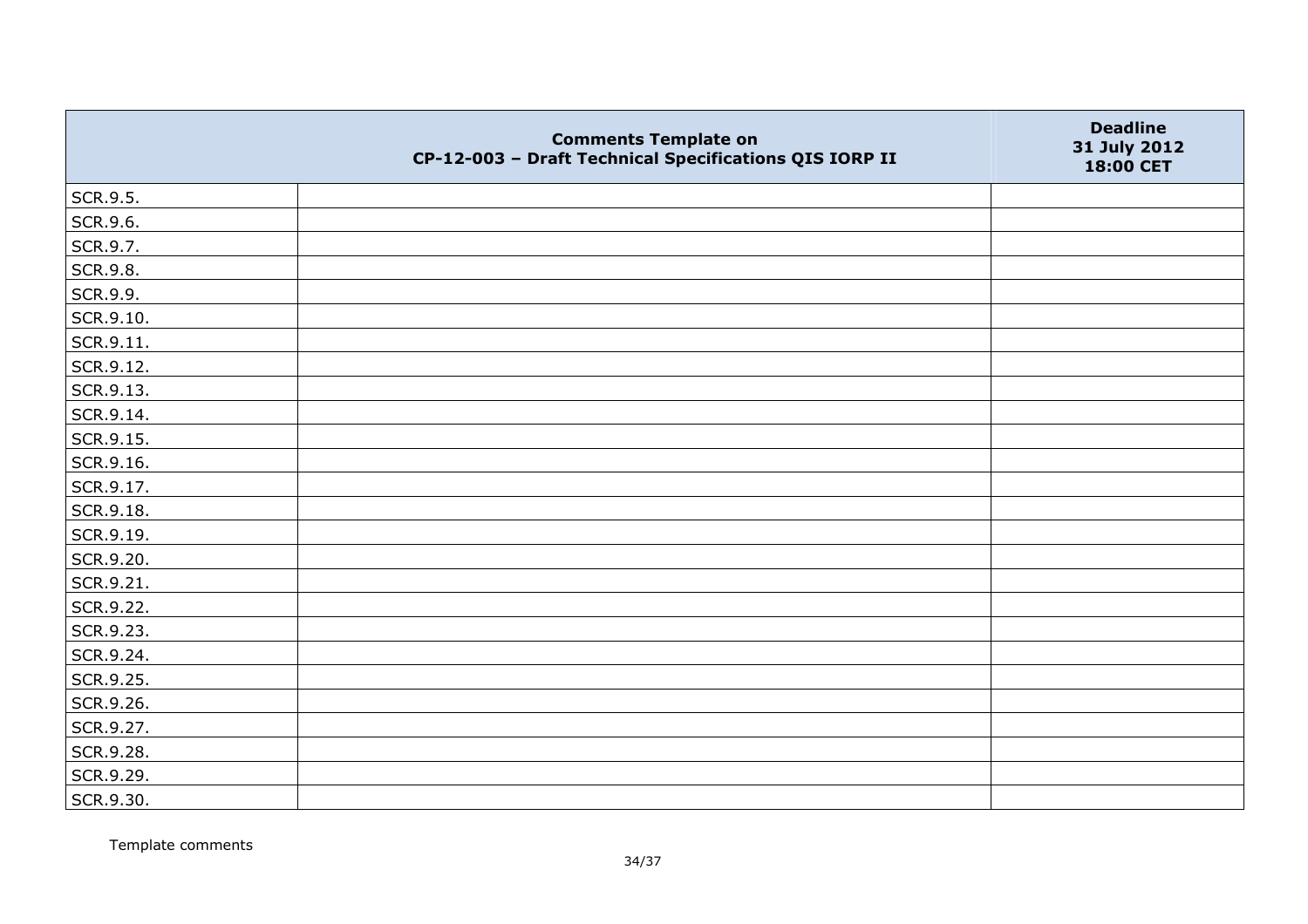|            | <b>Comments Template on</b><br>CP-12-003 - Draft Technical Specifications QIS IORP II | <b>Deadline</b><br>31 July 2012<br>18:00 CET |
|------------|---------------------------------------------------------------------------------------|----------------------------------------------|
| SCR.9.31.  |                                                                                       |                                              |
| SCR.9.32.  |                                                                                       |                                              |
| SCR.9.33.  |                                                                                       |                                              |
| SCR.9.34.  |                                                                                       |                                              |
| SCR.10.1.  |                                                                                       |                                              |
| SCR.10.2.  |                                                                                       |                                              |
| SCR.10.3.  |                                                                                       |                                              |
| SCR.10.4.  |                                                                                       |                                              |
| SCR.10.5.  |                                                                                       |                                              |
| SCR.10.6.  |                                                                                       |                                              |
| SCR.10.7.  |                                                                                       |                                              |
| SCR.10.8.  |                                                                                       |                                              |
| SCR.10.9.  |                                                                                       |                                              |
| SCR.10.10. |                                                                                       |                                              |
| SCR.10.11. |                                                                                       |                                              |
| MCR.1.1.   |                                                                                       |                                              |
| MCR.2.1.   |                                                                                       |                                              |
| MCR.2.2.   |                                                                                       |                                              |
| MCR.2.3.   |                                                                                       |                                              |
| MCR.2.4.   |                                                                                       |                                              |
| MCR.2.5.   |                                                                                       |                                              |
| MCR.2.6.   |                                                                                       |                                              |
| MCR.2.7.   |                                                                                       |                                              |
| MCR.2.8.   |                                                                                       |                                              |
| MCR.2.9.   |                                                                                       |                                              |
| PRO.1.1.   |                                                                                       |                                              |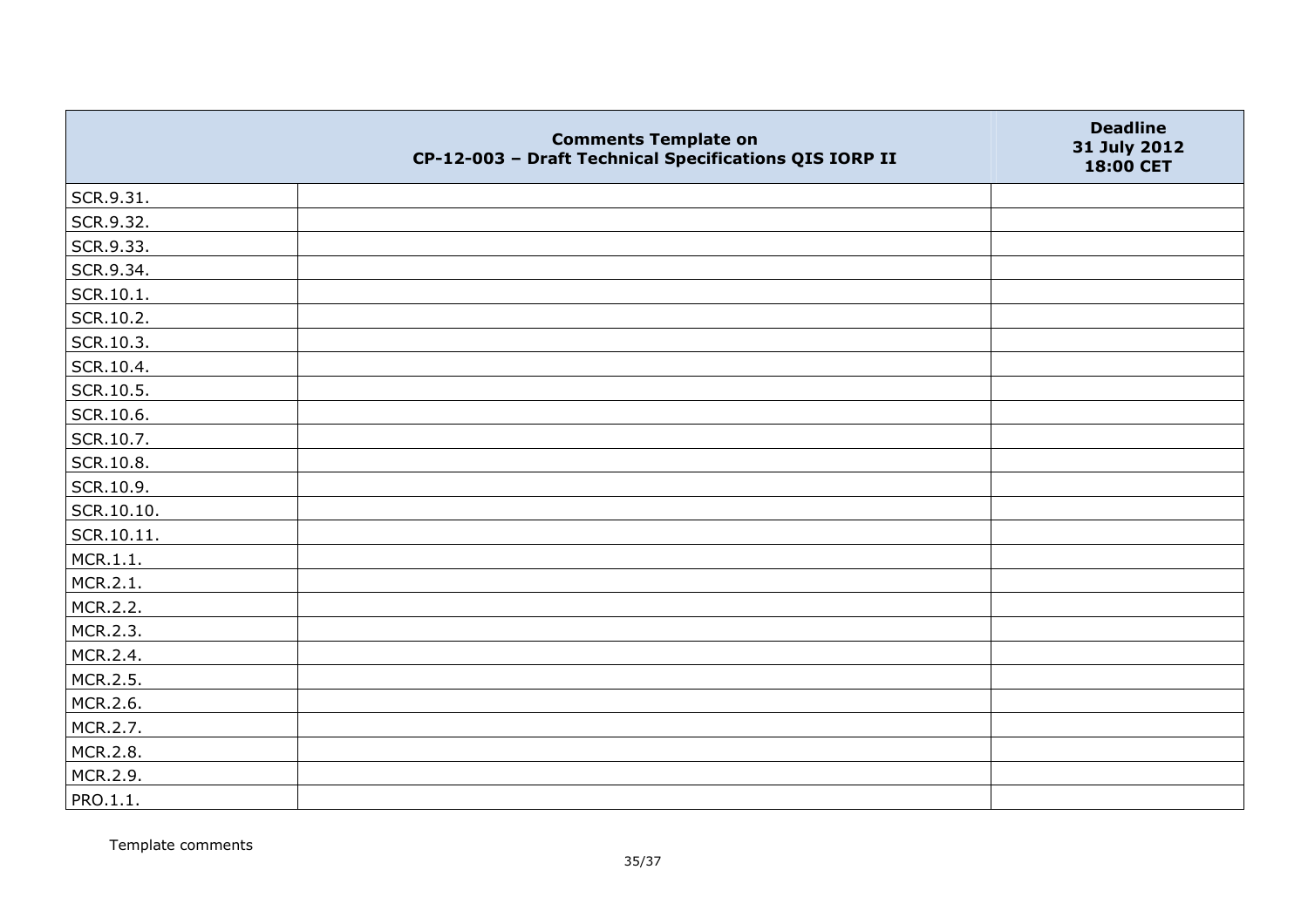|                 | <b>Comments Template on</b><br>CP-12-003 - Draft Technical Specifications QIS IORP II | <b>Deadline</b><br>31 July 2012<br>18:00 CET |
|-----------------|---------------------------------------------------------------------------------------|----------------------------------------------|
| PRO.2.1.        |                                                                                       |                                              |
| <b>PRO.2.2.</b> |                                                                                       |                                              |
| PRO.2.3.        |                                                                                       |                                              |
| PRO.2.4.        |                                                                                       |                                              |
| PRO.2.5.        |                                                                                       |                                              |
| <b>PRO.2.6.</b> |                                                                                       |                                              |
| PRO.3.1.        |                                                                                       |                                              |
| <b>PRO.3.2.</b> |                                                                                       |                                              |
| PRO.3.3.        |                                                                                       |                                              |
| PRO.3.4.        |                                                                                       |                                              |
| <b>PRO.3.5.</b> |                                                                                       |                                              |
| PRO.3.6.        |                                                                                       |                                              |
| PRO.3.7.        |                                                                                       |                                              |
| PRO.3.8.        |                                                                                       |                                              |
| PRO.3.9.        |                                                                                       |                                              |
| PRO.3.10.       |                                                                                       |                                              |
| PRO.3.11.       |                                                                                       |                                              |
| PRO.3.12.       |                                                                                       |                                              |
| PRO.3.13.       |                                                                                       |                                              |
| PRO.3.14.       |                                                                                       |                                              |
| PRO.3.15.       |                                                                                       |                                              |
| PRO.3.16.       |                                                                                       |                                              |
| PRO.3.17.       |                                                                                       |                                              |
| PRO.3.18.       |                                                                                       |                                              |
| PRO.3.19.       |                                                                                       |                                              |
| PRO.3.20.       |                                                                                       |                                              |